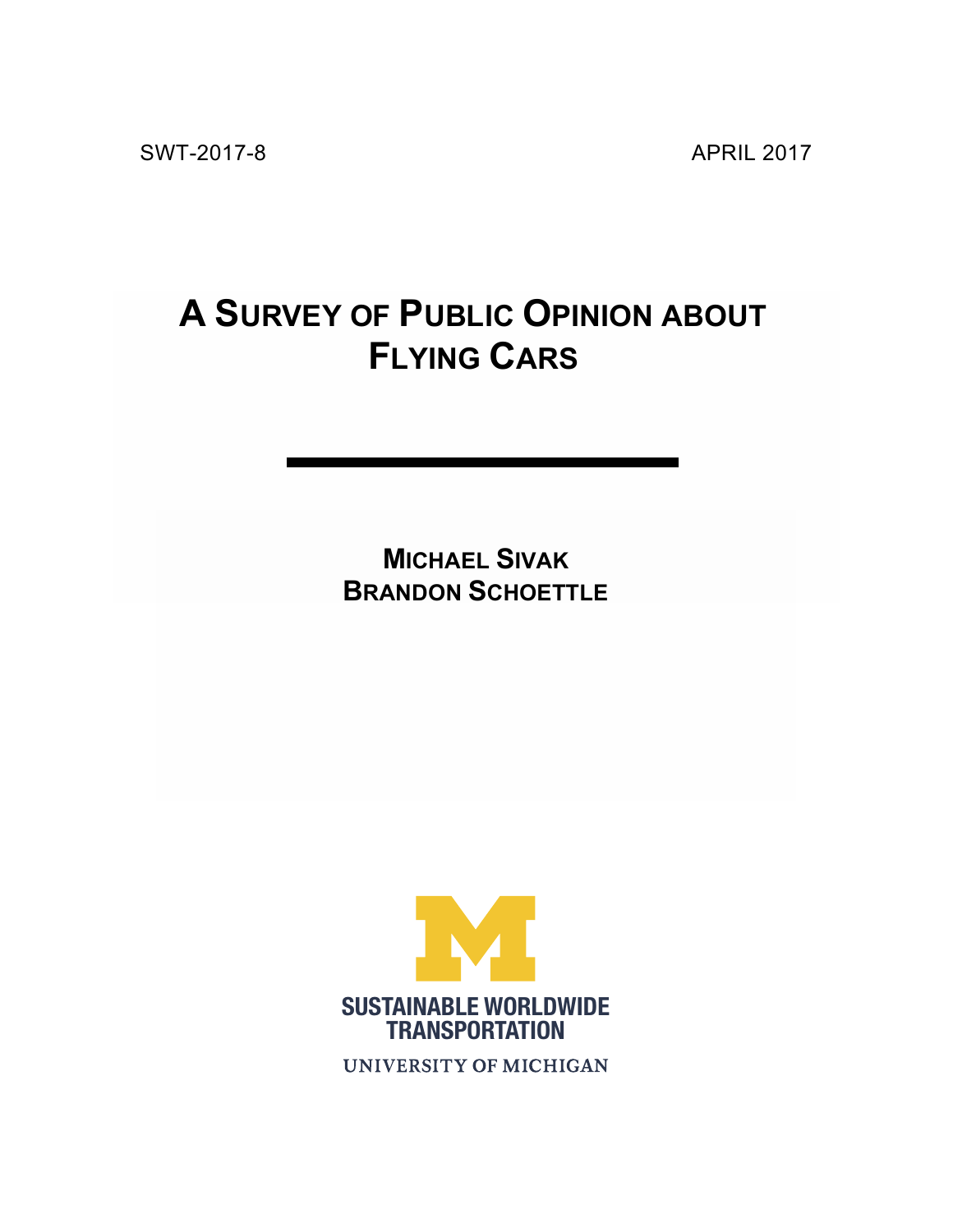## A SURVEY OF PUBLIC OPINION ABOUT FLYING CARS

Michael Sivak Brandon Schoettle

The University of Michigan Sustainable Worldwide Transportation Ann Arbor, Michigan 48109-2150 U.S.A.

> Report No. SWT-2017-8 April 2017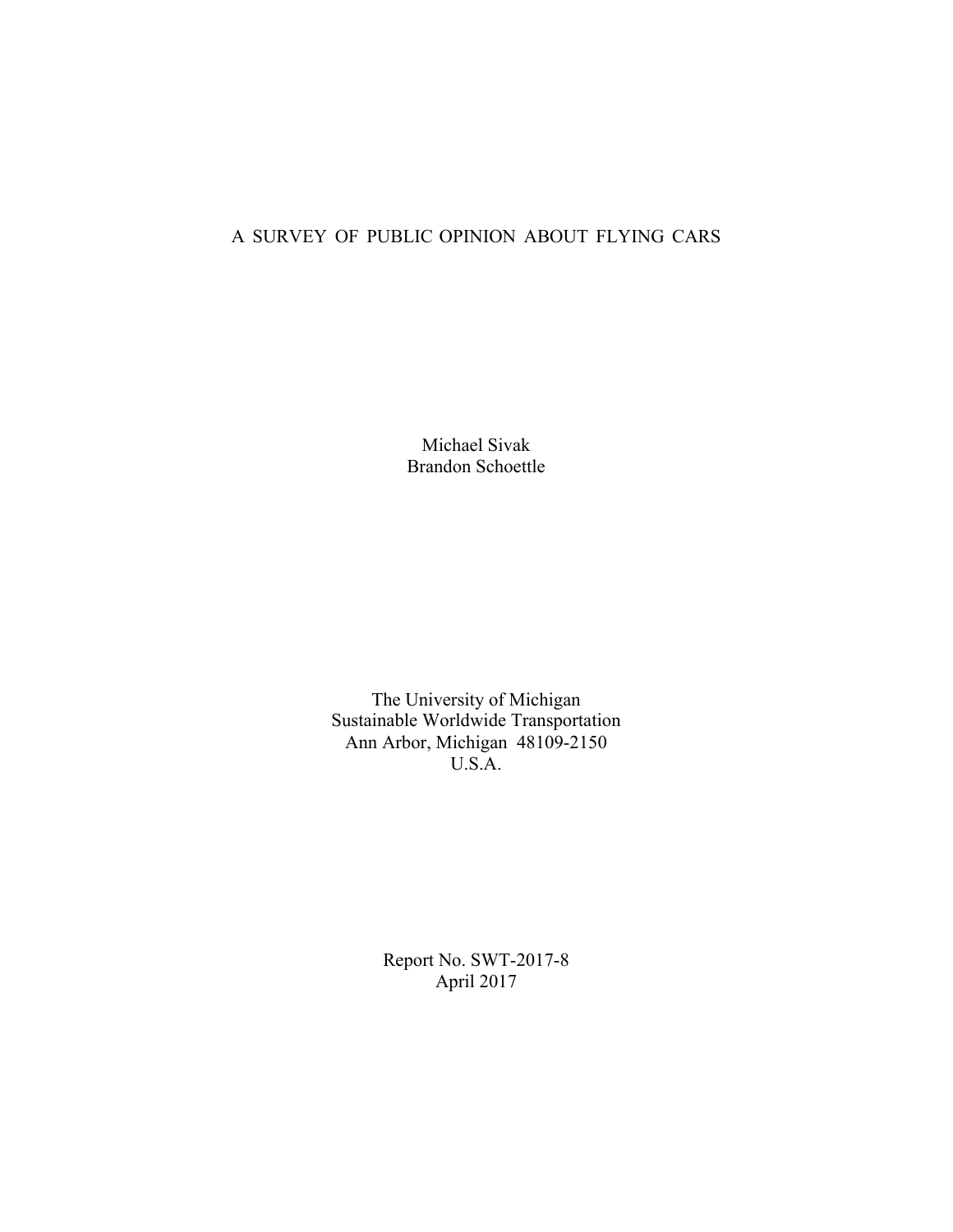**Technical Report Documentation Page**

| 1. Report No.                                | 2. Government Accession No.                                            | 3. Recipient's Catalog No.            |  |  |
|----------------------------------------------|------------------------------------------------------------------------|---------------------------------------|--|--|
| SWT-2017-8                                   |                                                                        |                                       |  |  |
| 4. Title and Subtitle                        |                                                                        | 5. Report Date                        |  |  |
| A Survey of Public Opinion about Flying Cars |                                                                        | April 2017                            |  |  |
|                                              |                                                                        | 6. Performing Organization Code       |  |  |
|                                              |                                                                        | 383818                                |  |  |
| 7. Author(s)                                 |                                                                        | 8. Performing Organization Report No. |  |  |
| Michael Sivak and Brandon Schoettle          |                                                                        | SWT-2017-8                            |  |  |
| 9. Performing Organization Name and Address  |                                                                        | 10. Work Unit no. (TRAIS)             |  |  |
| The University of Michigan                   |                                                                        |                                       |  |  |
| Sustainable Worldwide Transportation         |                                                                        | 11. Contract or Grant No.             |  |  |
| 2901 Baxter Road                             |                                                                        |                                       |  |  |
| Ann Arbor, Michigan 48109-2150 U.S.A.        |                                                                        |                                       |  |  |
| 12. Sponsoring Agency Name and Address       |                                                                        | 13. Type of Report and Period         |  |  |
| The University of Michigan                   |                                                                        | Covered                               |  |  |
| Sustainable Worldwide Transportation         |                                                                        | 14. Sponsoring Agency Code            |  |  |
|                                              |                                                                        |                                       |  |  |
| 15. Supplementary Notes                      |                                                                        |                                       |  |  |
|                                              | Information about Sustainable Worldwide Transportation is available at |                                       |  |  |
| http://www.umich.edu/~umtriswt.              |                                                                        |                                       |  |  |

16. Abstract

Until recently, flying cars have existed primarily in the realm of science fiction, although patents for such vehicles extend to the early years of aviation. However, recently there has been a rapid increase in interest in flying cars from companies ranging from large, international manufacturers to a variety of start-ups.

In addition to major technological, traffic-control, and licensing issues that still will need to be addressed, a big unknown is what consumers think of the concept of flying cars, and what the desirable parameters are for such a novel approach to mobility. Consequently, this study was designed to survey Americans regarding their views about flying cars. Among the issues examined were the likely benefits, major concerns, preferred source of energy, desirable minimum range, amount of flight-training required, takeoff and landing requirements, seating capacity, affordability, and overall interest in operating or using such vehicles.

The data consist of responses from 508 adults in the United States to an online survey. The report presents detailed summaries by gender and age that can be used to inform the decisions of designers and regulators of the initial generation of flying cars. The overall conclusion from the findings is that, despite the fact that most Americans are very concerned about the safety of flying cars, most would still ultimately like to use them.

| 17. Key Words                                        | 18. Distribution Statement                         |                  |           |
|------------------------------------------------------|----------------------------------------------------|------------------|-----------|
| flying cars, survey, United States, public opinion   | Unlimited                                          |                  |           |
| 19. Security Classification (of this report)<br>None | 20. Security Classification (of this page)<br>None | 21. No. of Pages | 22. Price |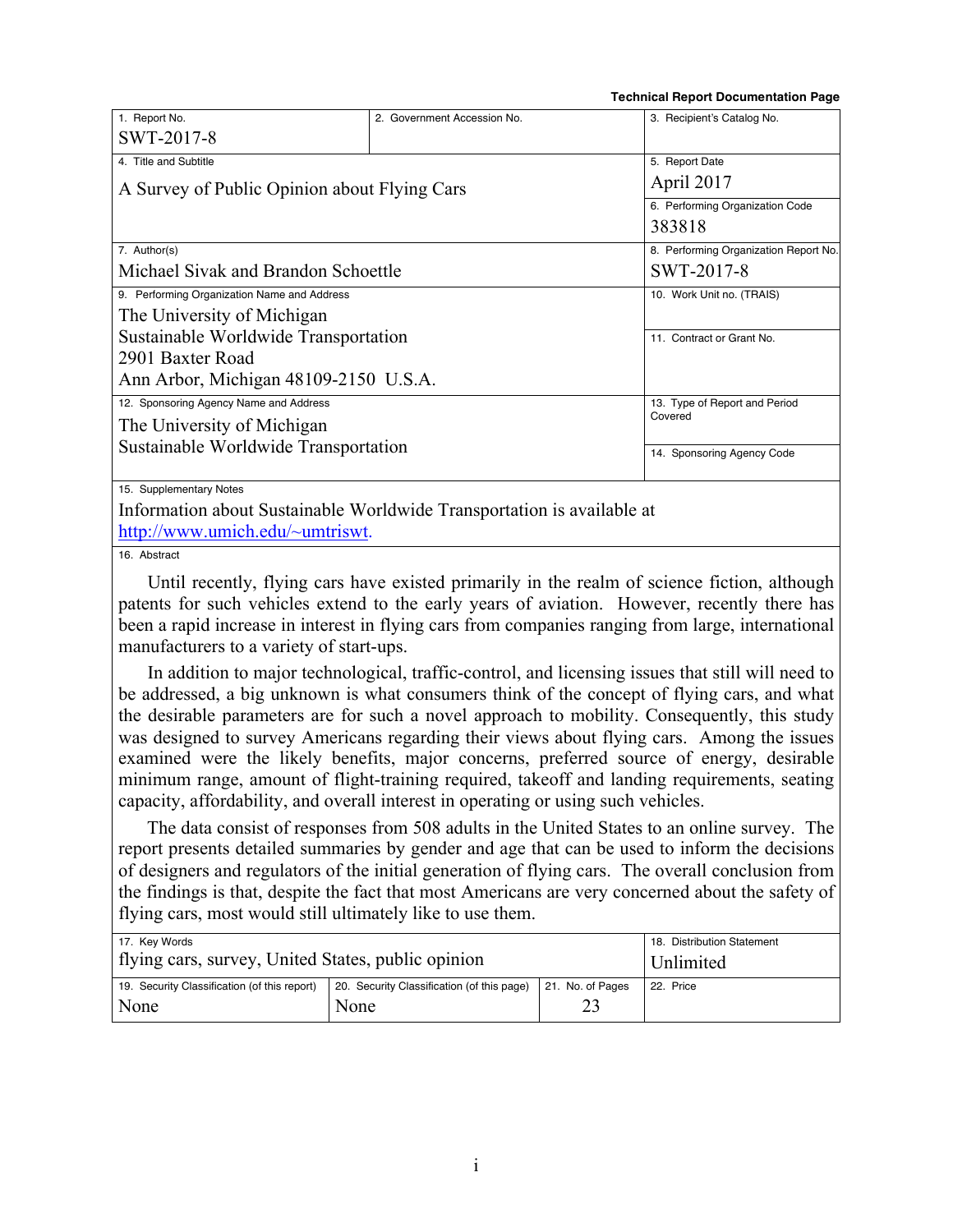## **Contents**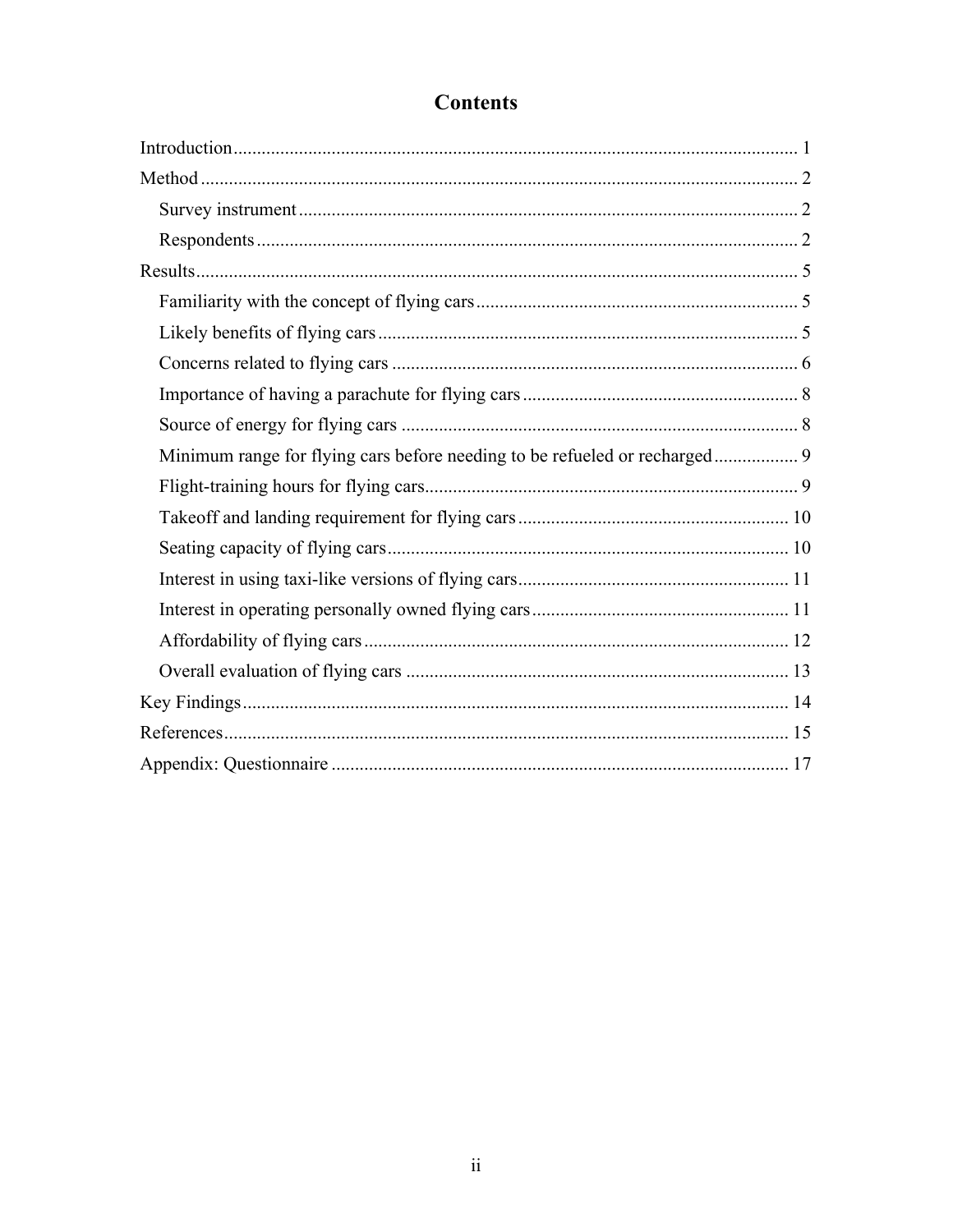#### **Introduction**

Until recently, flying cars have existed primarily in the realm of science fiction, although patents for such vehicles extend to the early years of aviation (e.g., Curtiss, 1919). In addition to the continuing, long-term involvement of some dedicated individuals like Paul Moller since the 1960s (e.g., Raphael, 2000), several major vehicle and aircraft manufacturers have experimented with this concept over the years (e.g., Ford in the 1950s [Tate, 2014], and Boeing in the 1980s [Zoltan, 2015]). A brief history of flying cars is outlined in Popular Mechanics (2015).

The current flying-car scene includes some established companies such as Airbus (2017) and a range of startups (e.g., Zee Aero—started by Google cofounder Larry Page [Heath, 2017], AeroMobil [2017], and Terrafugia [2017]). A recent overview of some of the major players in this field is contained in Vance and Stone (2016).

In addition to major technological, traffic-control, and licensing issues that still will need to be addressed, a big unknown is what consumers think of the concept of flying cars, and what the desirable parameters are for such a novel approach to mobility. Consequently, this study was designed to survey American adults regarding their views about flying cars. Among the issues examined were the likely benefits, major concerns, preferred source of energy, desirable minimum range, amount of flight-training required, takeoff and landing requirements, seating capacity, affordability, and overall interest in operating or using such vehicles.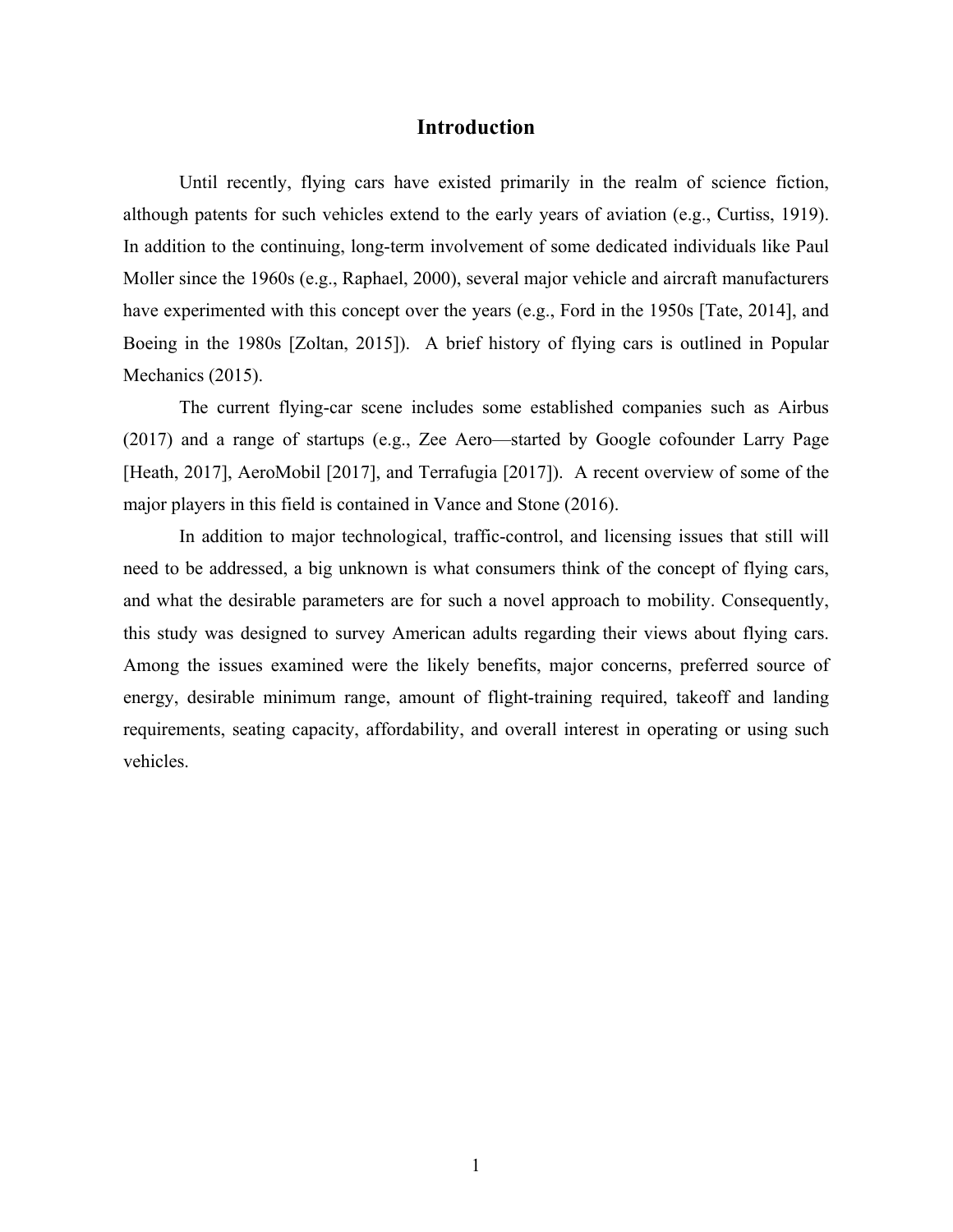## **Method**

#### **Survey instrument**

An online survey was conducted using SurveyMonkey (www.surveymonkey.com). A questionnaire was developed to examine several topics related to public opinion about flying cars. The text of the questionnaire is included in the Appendix. The survey was performed in April 2017.

#### **Respondents**

SurveyMonkey's Audience tool was used to recruit respondents 18 years and older from SurveyMonkey's respondent database in the United States. Fully completed surveys were received from 508 respondents. The margin of error at the 95% confidence level for the overall results is +/- 4.3%. Demographic breakdowns for the respondents are presented in Table 1. The age and gender breakdowns are similar to the latest U.S. Census age and gender demographics. Figure 1 shows each U.S. Census region and the corresponding states.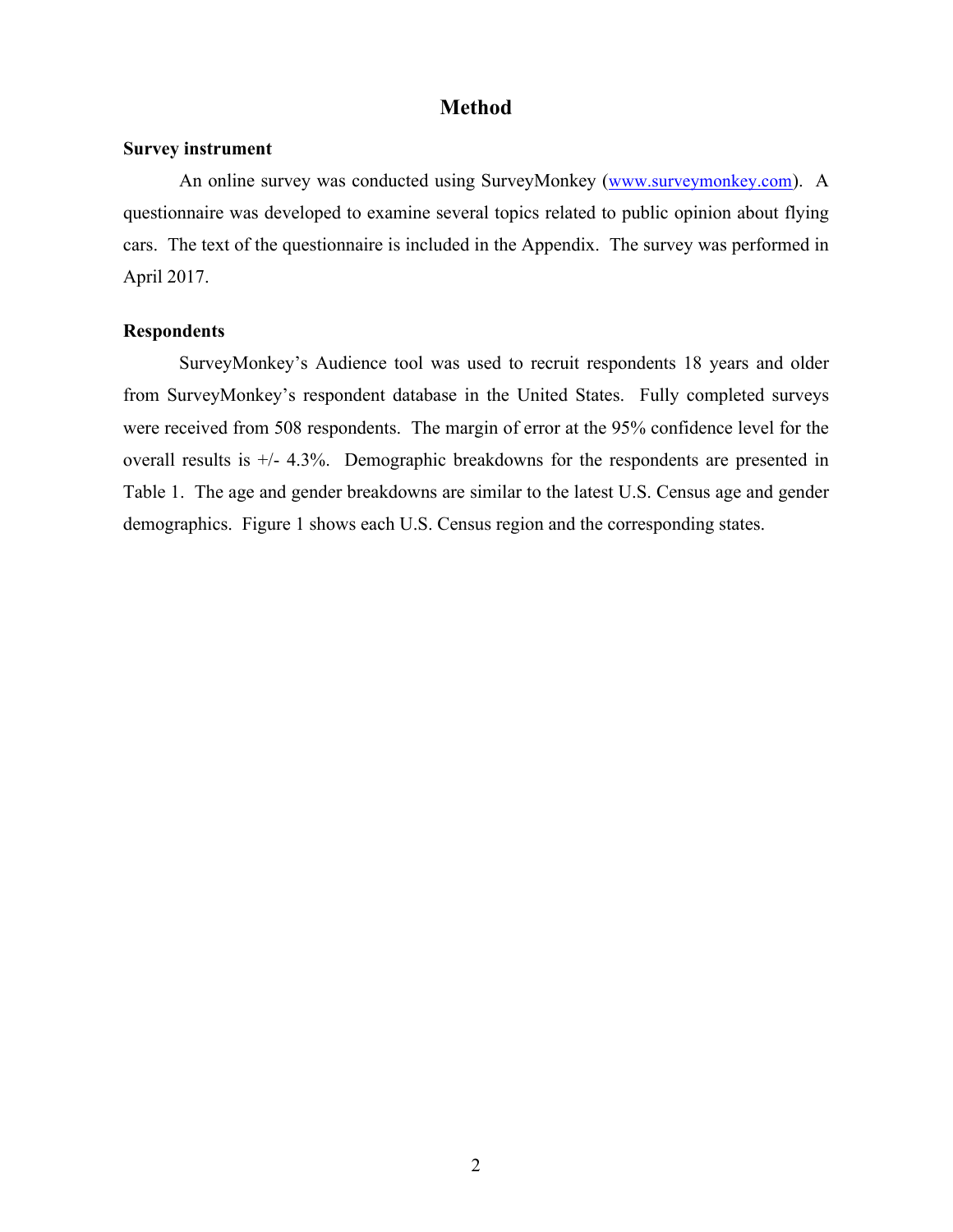|                    | Demographic aspect     | Percent |
|--------------------|------------------------|---------|
|                    | Female                 | 52.0    |
| Gender             | Male                   | 48.0    |
|                    | 18 to 29               | 21.3    |
| Age group          | 30 to 44               | 25.4    |
|                    | 45 to 59               | 27.4    |
|                    | 60 or older            | 26.0    |
|                    | \$0 to \$24,999        | 17.3    |
|                    | \$25,000 to \$49,999   | 15.2    |
|                    | \$50,000 to \$74,999   | 16.3    |
|                    | \$75,000 to \$99,999   | 14.0    |
|                    | \$100,000 to \$124,999 | 7.5     |
| Income             | \$125,000 to \$149,999 | 4.9     |
|                    | \$150,000 to \$174,999 | 4.1     |
|                    | \$175,000 to \$199,999 | 1.8     |
|                    | \$200,000 or more      | 5.3     |
|                    | Prefer not to answer   | 13.6    |
|                    | New England            | 4.4     |
|                    | Middle Atlantic        | 11.7    |
|                    | North Central          | 23.8    |
| U.S. Census region | South Atlantic         | 17.2    |
|                    | South Central          | 11.1    |
|                    | Mountain               | 7.1     |
|                    | Pacific                | 24.6    |

Table 1 Demographic breakdowns for the 508 respondents.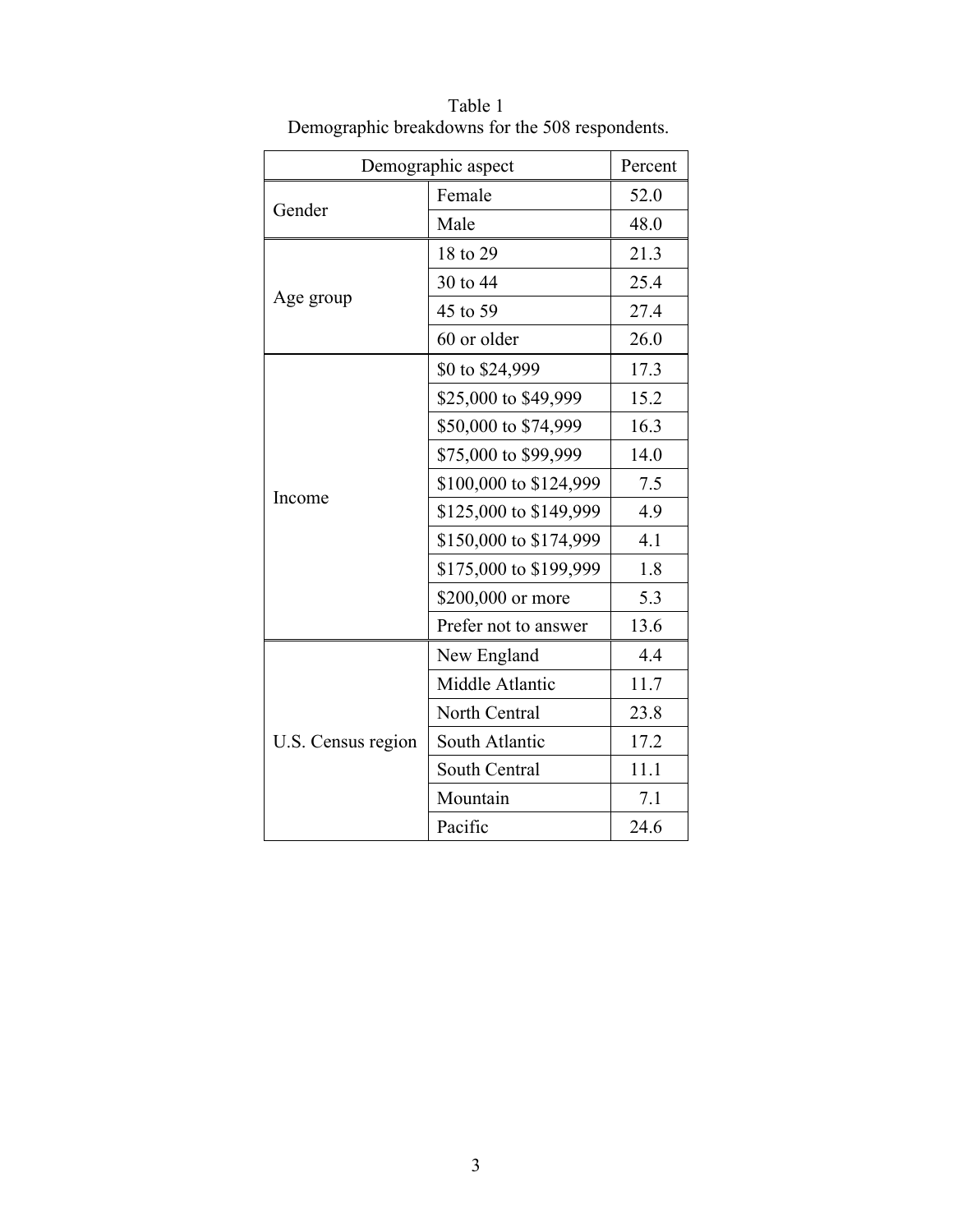

Figure 1. U.S. Census regions.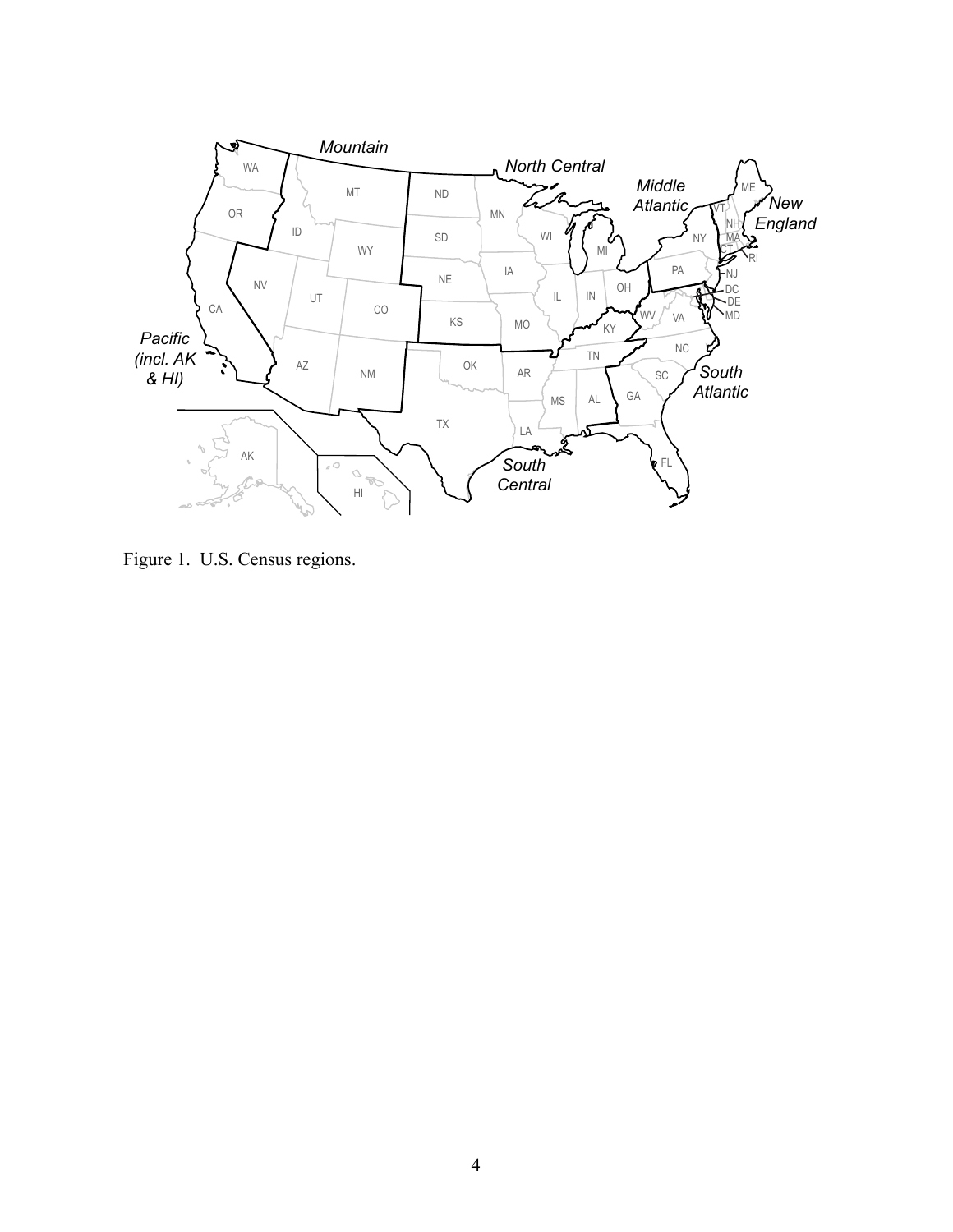## **Results**

#### **Familiarity with the concept of flying cars**

Table 2 presents a summary of responses to the question that asked whether respondents had ever heard of the concept of flying cars prior to participating in this survey. About two-thirds of respondents (64.8%) were familiar with the concept, with males more likely to be familiar than females.

| Table 2                                                                  |  |
|--------------------------------------------------------------------------|--|
| Familiar with the concept of flying cars. (The entries are percentages.) |  |

| Response       | Gender |      |       |       |       |       |              |
|----------------|--------|------|-------|-------|-------|-------|--------------|
|                | Female | Male | 18-29 | 30-44 | 45-59 | $60+$ | <b>Total</b> |
| Yes            | 52.7   | 77.9 | 68.5  | 63.6  | 61.9  | 65.9  | 64.8         |
| N <sub>0</sub> | 47.3   | 22.1 | 31.5  | 36.4  | 38.1  | 34.1  | 35.2         |

## **Likely benefits of flying cars**

Table 3 summarizes the findings concerning the likely benefits of flying cars. Overall, shorter travel time was the top choice for three-quarters of respondents.

Table 3 Percentages of respondents who ranked each response as the most likely benefit (#1 rank).

|                     | Gender |      | Age   |       |       |       |              |  |
|---------------------|--------|------|-------|-------|-------|-------|--------------|--|
| Response            | Female | Male | 18-29 | 30-44 | 45-59 | $60+$ | <b>Total</b> |  |
| Shorter travel time | 71.2   | 79.1 | 66.7  | 76.7  | 82.0  | 72.7  | 75.0         |  |
| Fewer crashes       | 10.6   | 9.0  | 9.3   | 11.6  | 5.0   | 13.6  | 9.8          |  |
| Better fuel economy | 9.8    | 6.6  | 12.0  | 6.2   | 7.2   | 8.3   | 8.3          |  |
| Lower emissions     | 8.3    | 5.3  | 12.0  | 5.4   | 5.8   | 5.3   | 6.9          |  |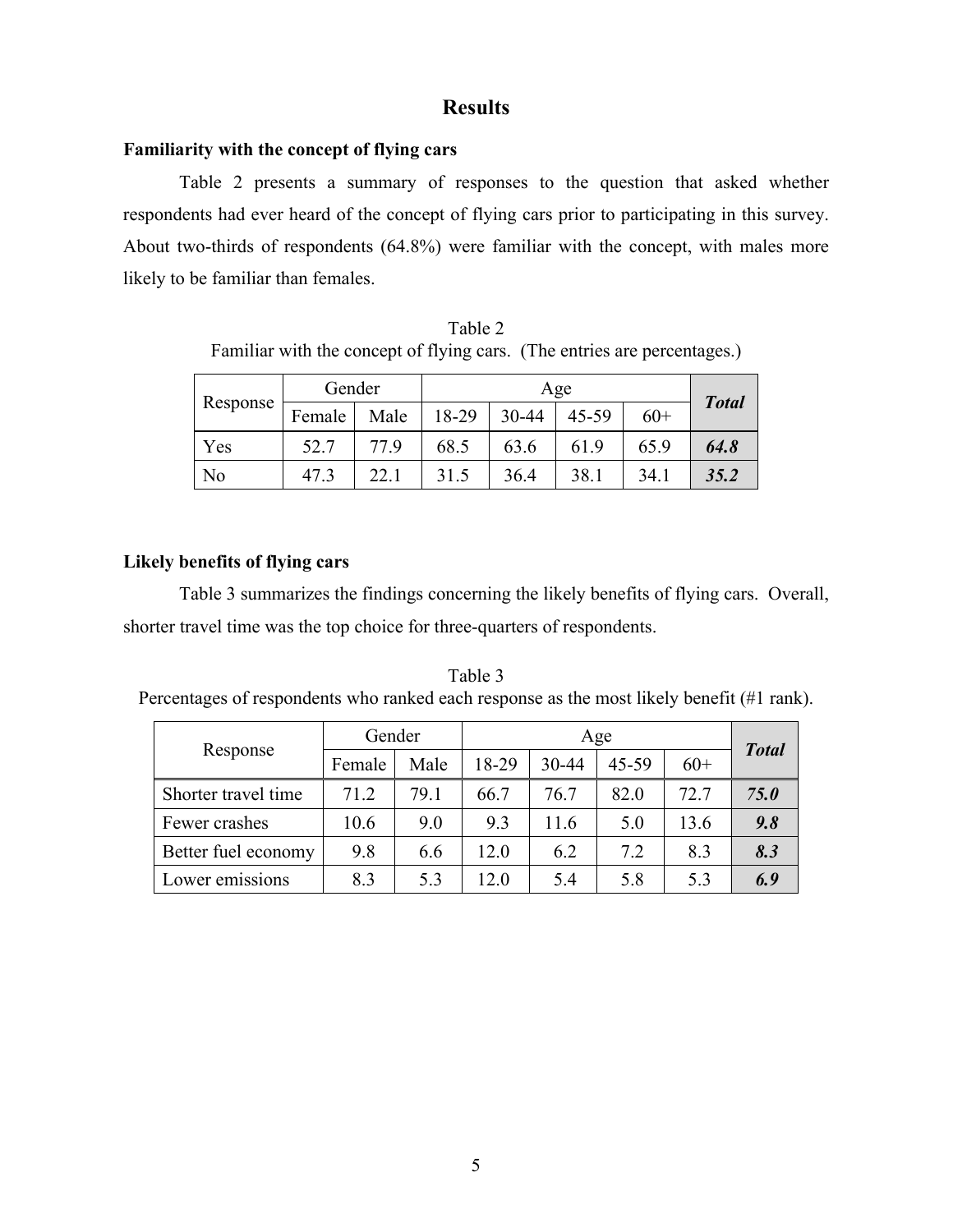#### **Concerns related to flying cars**

Five questions gauged respondents' level of concern regarding safety-related issues for flying cars. Overall safety was of primary concern (62.8% of respondents were *very concerned*; Table 4), followed by performance in congested airspace (61.8%; Table 5), performance in poor weather (61.0%; Table 6), performance at night (48.2%; Table 7), and learning to use (32.9%; Table 8).

For each of these five issues, a larger percentage of females than males were *very concerned*. Also, for four out of these five issues, the percentage of respondents who were *very concerned* increased with age. (For the remaining issue—performance of flying cars in congested airspace—the percentage was highest for the 45-59 year olds.)

|                      | Gender |      | Age   |       |       |       |              |
|----------------------|--------|------|-------|-------|-------|-------|--------------|
| Response             | Female | Male | 18-29 | 30-44 | 45-59 | $60+$ | <b>Total</b> |
| Very concerned       | 65.2   | 60.2 | 55.6  | 58.9  | 66.9  | 68.2  | 62.8         |
| Moderately concerned | 20.5   | 20.1 | 25.0  | 20.2  | 18.7  | 18.2  | 20.3         |
| Slightly concerned   | 10.2   | 11.9 | 13.9  | 15.5  | 8.6   | 6.8   | <i>11.0</i>  |
| Not at all concerned | 4.2    | 7.8  | 5.6   | 5.4   | 5.8   | 6.8   | 5.9          |

Table 4 Level of concern with the overall safety of flying cars. (The entries are percentages.)

Table 5 Level of concern with the performance of flying cars in congested airspace. (The entries are percentages.)

|                      | Gender |      | Age   |       |       |       |              |
|----------------------|--------|------|-------|-------|-------|-------|--------------|
| Response             | Female | Male | 18-29 | 30-44 | 45-59 | $60+$ | <b>Total</b> |
| Very concerned       | 65.9   | 57.4 | 52.8  | 57.4  | 68.3  | 66.7  | 61.8         |
| Moderately concerned | 20.8   | 22.5 | 27.8  | 21.7  | 18.7  | 19.7  | 21.7         |
| Slightly concerned   | 7.2    | 9.8  | 11.1  | 10.9  | 4.3   | 8.3   | 8.5          |
| Not at all concerned | 6.1    | 10.2 | 8.3   | 10.1  | 8.6   | 5.3   | 8.1          |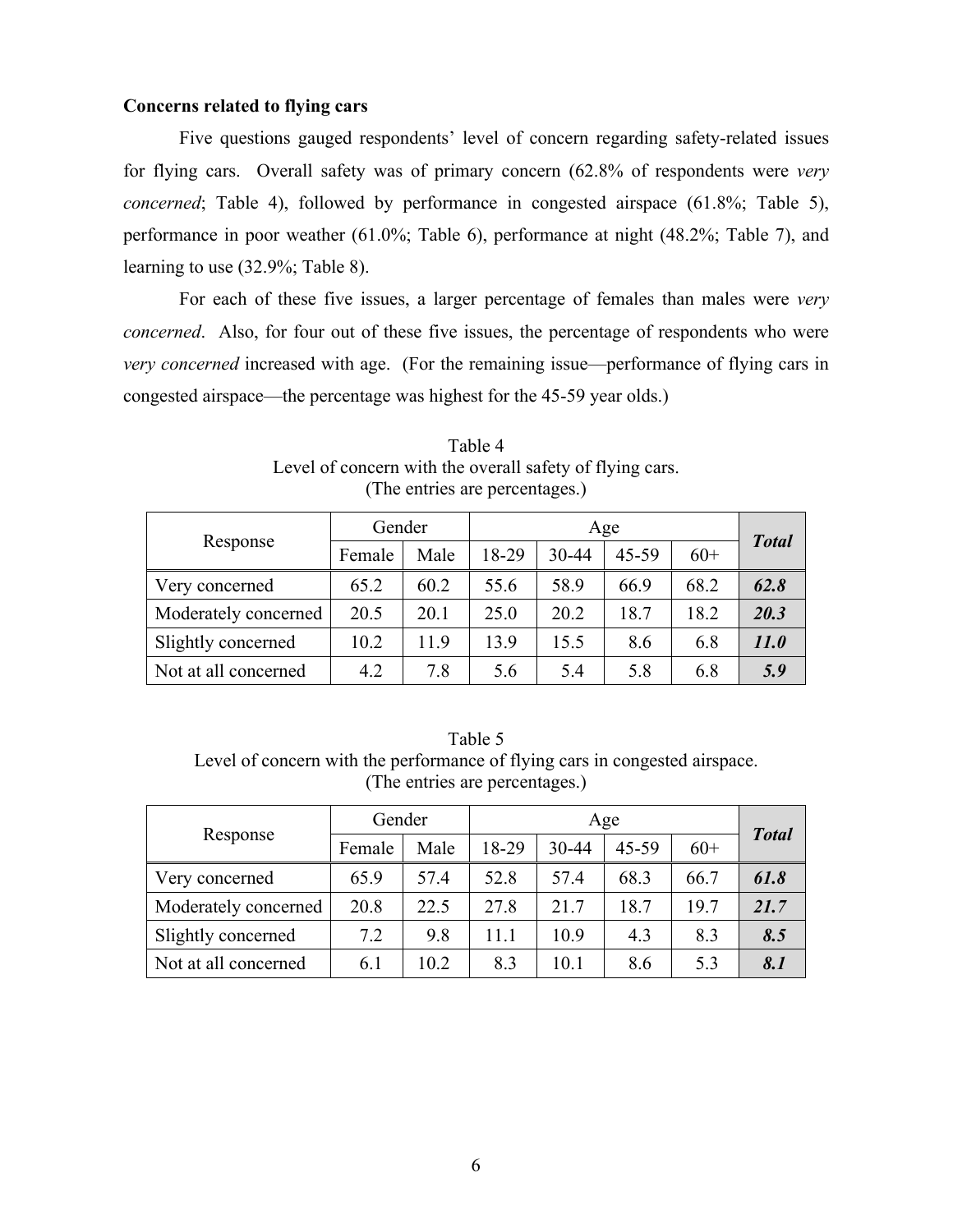Table 6 Level of concern with the performance of flying cars in poor weather. (The entries are percentages.)

|                      | Gender |      | Age   |       |       |       |              |
|----------------------|--------|------|-------|-------|-------|-------|--------------|
| Response             | Female | Male | 18-29 | 30-44 | 45-59 | $60+$ | <b>Total</b> |
| Very concerned       | 64.8   | 57.0 | 56.5  | 56.6  | 63.3  | 66.7  | 61.0         |
| Moderately concerned | 20.5   | 23.0 | 25.0  | 21.7  | 21.6  | 18.9  | 21.7         |
| Slightly concerned   | 8.3    | 10.7 | 12.0  | 10.9  | 6.5   | 9.1   | 9.4          |
| Not at all concerned | 6.4    | 9.4  | 6.5   | 10.9  | 8.6   | 5.3   | 7.9          |

Table 7 Level of concern with the performance of flying cars at night. (The entries are percentages.)

|                      | Gender |      | Age   |       |       |       | <b>Total</b> |
|----------------------|--------|------|-------|-------|-------|-------|--------------|
| Response             | Female | Male | 18-29 | 30-44 | 45-59 | $60+$ |              |
| Very concerned       | 50.8   | 45.5 | 38.0  | 41.9  | 52.5  | 58.3  | 48.2         |
| Moderately concerned | 23.1   | 23.0 | 28.7  | 22.5  | 20.1  | 22.0  | 23.0         |
| Slightly concerned   | 18.2   | 15.6 | 21.3  | 19.4  | 18.7  | 9.1   | 16.9         |
| Not at all concerned | 8.0    | 16.0 | 12.0  | 16.3  | 8.6   | 10.6  | 11.8         |

Table 8 Level of concern with learning to use a flying car. (The entries are percentages.)

|                      | Gender |      | Age   |       |           |       | <b>Total</b> |
|----------------------|--------|------|-------|-------|-----------|-------|--------------|
| Response             | Female | Male | 18-29 | 30-44 | $45 - 59$ | $60+$ |              |
| Very concerned       | 34.1   | 31.6 | 26.9  | 31.8  | 35.3      | 36.4  | 32.9         |
| Moderately concerned | 31.4   | 28.3 | 28.7  | 29.5  | 32.4      | 28.8  | 29.9         |
| Slightly concerned   | 19.7   | 16.8 | 26.9  | 18.6  | 11.5      | 18.2  | 18.3         |
| Not at all concerned | 14.8   | 23.4 | 17.6  | 20.2  | 20.9      | 16.7  | 18.9         |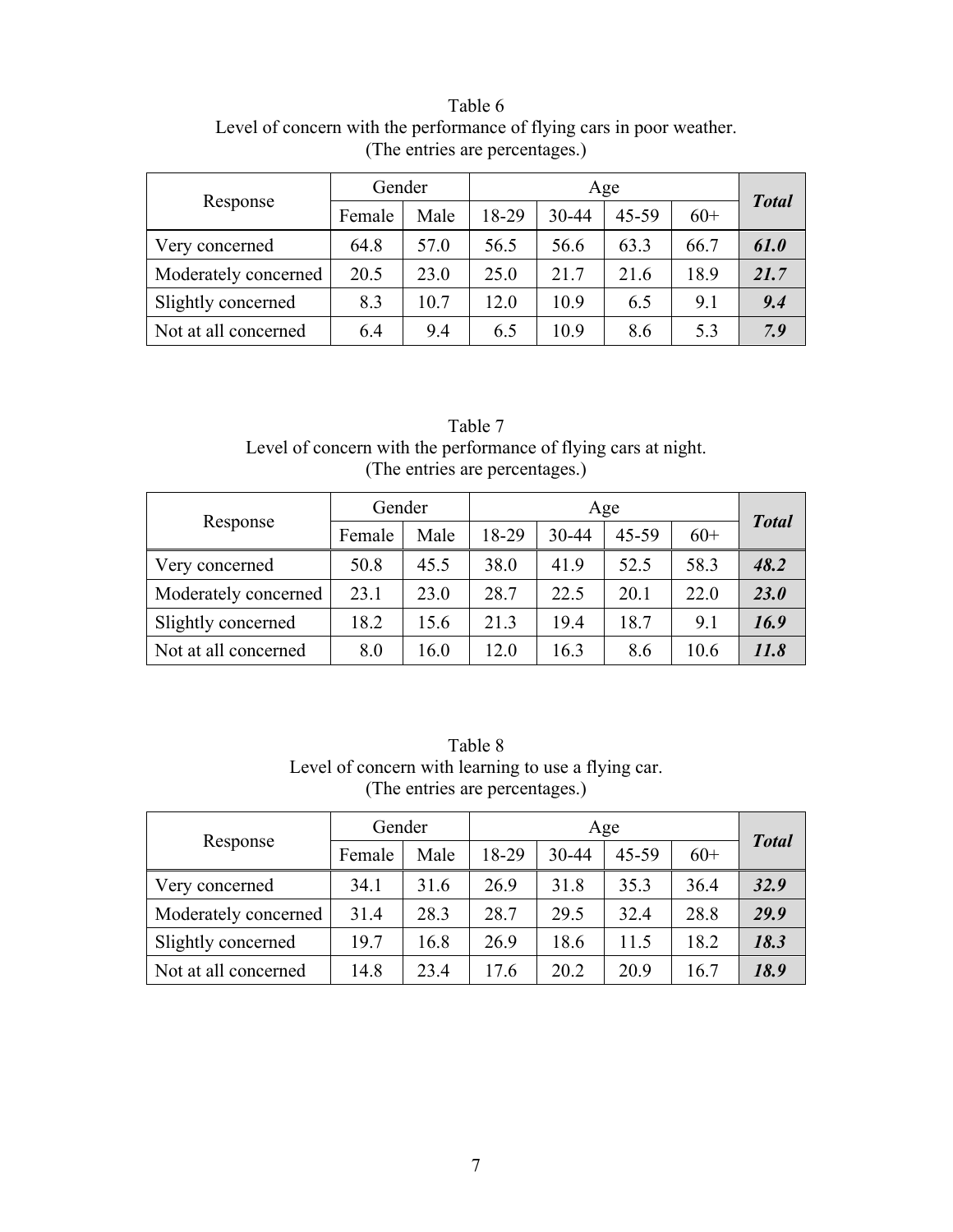#### **Importance of having a parachute for flying cars**

The findings concerning the importance of having a parachute for the vehicle (not for the individual occupants) are summarized in Table 9. About four-fifth of respondents (79.4%) considered this requirement either *extremely important* or *very important*. (These systems already exist, and are also known as airframe parachutes [Cirrus Aircraft, 2017], aircraft recovery parachutes [Flying Magazine, 2016], or whole-aircraft parachutes [Air & Space, 2011].)

| Level of importance of having a parachute for flying cars. (The entries are percentages.) |        |      |       |       |       |       |              |
|-------------------------------------------------------------------------------------------|--------|------|-------|-------|-------|-------|--------------|
|                                                                                           | Gender |      |       |       |       |       |              |
| Response                                                                                  | Female | Male | 18-29 | 30-44 | 45-59 | $60+$ | <b>Total</b> |
| Extremely important                                                                       | 59.8   | 57.0 | 51.9  | 55.8  | 64.7  | 59.8  | 58.5         |
| Very important                                                                            | 22.7   | 18.9 | 22.2  | 24.0  | 18.0  | 19.7  | 20.9         |
| Moderately important                                                                      | 11.7   | 15.6 | 22.2  | 11.6  | 10.1  | 12.1  | 13.6         |
| Slightly important                                                                        | 2.3    | 2.9  | 19    | 5.4   | 1.4   | 1.5   | 2.6          |
| Not at all important                                                                      | 3.4    | 5.7  | 1.9   | 3.1   | 5.8   | 6.8   | 4.5          |

Table 9 Level of importance of having a parachute for flying cars. (The entries are percentages.)

#### **Source of energy for flying cars**

Table 10 summarizes respondents' preferences for the source of energy for flying cars. About three-fifths (59.8%) indicated electric as the preferred choice, and this preference increased with decreasing age.

| Source               | Gender |      |       | <b>Total</b> |       |       |      |  |  |  |
|----------------------|--------|------|-------|--------------|-------|-------|------|--|--|--|
|                      | Female | Male | 18-29 | 30-44        | 45-59 | $60+$ |      |  |  |  |
| Electric             | 60.6   | 59.0 | 73.1  | 62.0         | 59.0  | 49.2  | 59.8 |  |  |  |
| Gasoline (or diesel) | 18.9   | 23.0 | 15.7  | 20.2         | 20.9  | 25.8  | 20.9 |  |  |  |
| Solar                | 6.8    | 2.9  | 2.8   | 3.1          | 3.6   | 9.8   | 4.9  |  |  |  |
| Hydrogen / Fuel cell | 0.4    | 4.5  | 1.9   | 2.3          | 2.9   | 2.3   | 2.4  |  |  |  |
| Other                | 13.3   | 9.8  | 6.5   | 12.4         | 13.7  | 12.9  | 11.6 |  |  |  |

Table 10 Preferred source of energy for flying cars. (The entries are percentages.)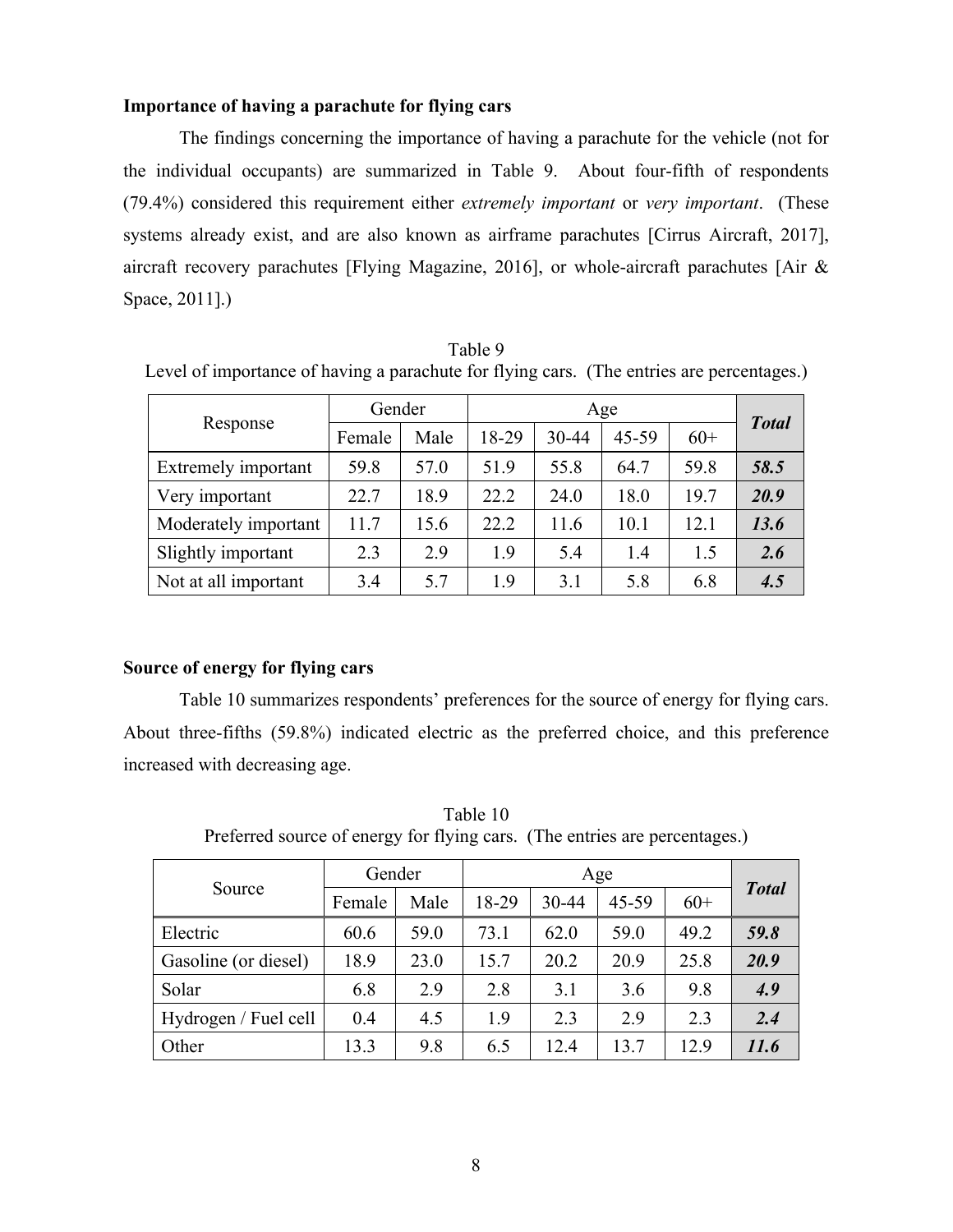#### **Minimum range for flying cars before needing to be refueled or recharged**

When respondents were asked to select a reasonable minimum range for flying cars before needing to be refueled or recharged (see Table 11), the most frequent response was 400 miles (41.3%). This was followed by 200 miles (25.8%), with 32.9% desiring at least 600 miles.

Table 11 Reasonable minimum range for flying cars before needing to be refueled or recharged. (The entries are percentages.)

|           | Gender |      |       | Age   |           |       |              |  |  |  |
|-----------|--------|------|-------|-------|-----------|-------|--------------|--|--|--|
| Range     | Female | Male | 18-29 | 30-44 | $45 - 59$ | $60+$ | <b>Total</b> |  |  |  |
| 200 miles | 20.1   | 32.0 | 21.3  | 21.7  | 26.6      | 32.6  | 25.8         |  |  |  |
| 400 miles | 45.5   | 36.9 | 42.6  | 42.6  | 38.1      | 42.4  | 41.3         |  |  |  |
| 600 miles | 19.3   | 18.0 | 24.1  | 17.8  | 18.7      | 15.2  | 18.7         |  |  |  |
| 800 miles | 15.2   | 13.1 | 12.0  | 17.8  | 16.5      | 9.8   | 14.2         |  |  |  |

#### **Flight-training hours for flying cars**

About half of respondents (50.2%) would be *definitely interested* in attending training if 20 hours of flight training were required, with males being more interested than females, and with interest decreasing with increasing age (see Table 12). For training sessions requiring either 30, 40, or 50 hours, about a third of respondents indicated that they were *definitely interested*. (The full set of response options for this question were *definitely interested*, *moderately interested*, *slightly interested*, and *not at all interested*.)

Table 12 Percentages of respondents who would be *definitely interested* in attending training, by the number of flight-training hours.

|                       | Gender |      |       |       |       |       |              |
|-----------------------|--------|------|-------|-------|-------|-------|--------------|
| Flight-training hours | Female | Male | 18-29 | 30-44 | 45-59 | $60+$ | <b>Total</b> |
| 20 hours              | 42.4   | 58.6 | 60.2  | 50.4  | 48.2  | 43.9  | 50.2         |
| 30 hours              | 28.8   | 38.9 | 40.7  | 38.8  | 30.9  | 25.8  | 33.7         |
| 40 hours              | 24.2   | 35.7 | 34.3  | 38.8  | 27.3  | 19.7  | 29.7         |
| 60 hours              | 31.4   | 39.3 | 34.3  | 38.8  | 38.8  | 28.8  | 35.2         |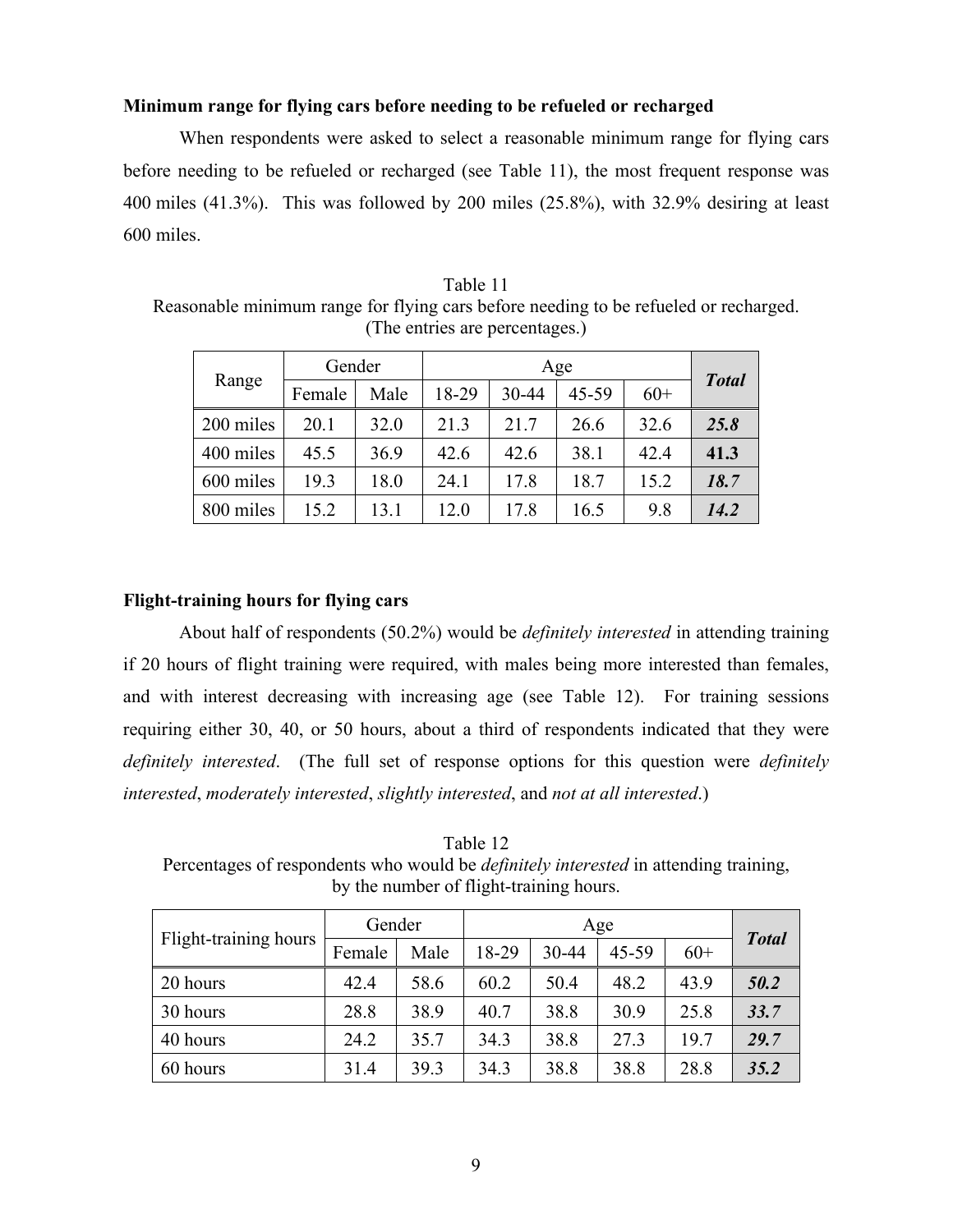#### **Takeoff and landing requirement for flying cars**

Vertical takeoff and landing (like a helicopter) was preferred by a ratio of about 5 to 1 over takeoffs requiring a straight, flat strip (like an airplane). The corresponding percentages were 83.1 and 16.9, respectively (see Table 13). Males tended to prefer vertical takeoffs and landings more so than females.

| Takeoff and landing                        | Gender |      |       |       |       |       |              |
|--------------------------------------------|--------|------|-------|-------|-------|-------|--------------|
| requirement                                | Female | Male | 18-29 | 30-44 | 45-59 | $60+$ | <b>Total</b> |
| Vertical<br>(like a helicopter)            | 80.3   | 86.1 | 81.5  | 74.4  | 84.9  | 90.9  | 83.1         |
| Straight, flat strip<br>(like an airplane) | 19.7   | 13.9 | 18.5  | 25.6  | 15.1  | 9.1   | 16.9         |

Table 13 Preferred takeoff and landing requirement. (The entries are percentages.)

#### **Seating capacity of flying cars**

A seating capacity of 3-4 people was the most preferred option (see Table 14), with about three-fifths of respondents (61.8%) selecting this option. The second most preferred option was 1-2 people (22.2%), followed by 5-8 people (15.9%). Males tended to prefer the option of 1-2 people more than did females, while the converse was the case for the option of 5-8 people. As the age of respondents increased so did the preference for the option of 1-2 people, while the preference for the option of 5-8 people decreased.

Table 14 Preferred seating capacity. (The entries are percentages.)

|                  | Gender |      |       | <b>Total</b> |       |       |      |
|------------------|--------|------|-------|--------------|-------|-------|------|
| Seating capacity | Female | Male | 18-29 | 30-44        | 45-59 | $60+$ |      |
| 1-2 people       | 17.4   | 27.5 | 12.0  | 12.4         | 25.2  | 37.1  | 22.2 |
| 3-4 people       | 64.0   | 59.4 | 65.7  | 68.2         | 59.7  | 54.5  | 61.8 |
| 5-8 people       | 18.6   | 13.1 | 22.2  | 19.4         | 15.1  | 8.3   | 15.9 |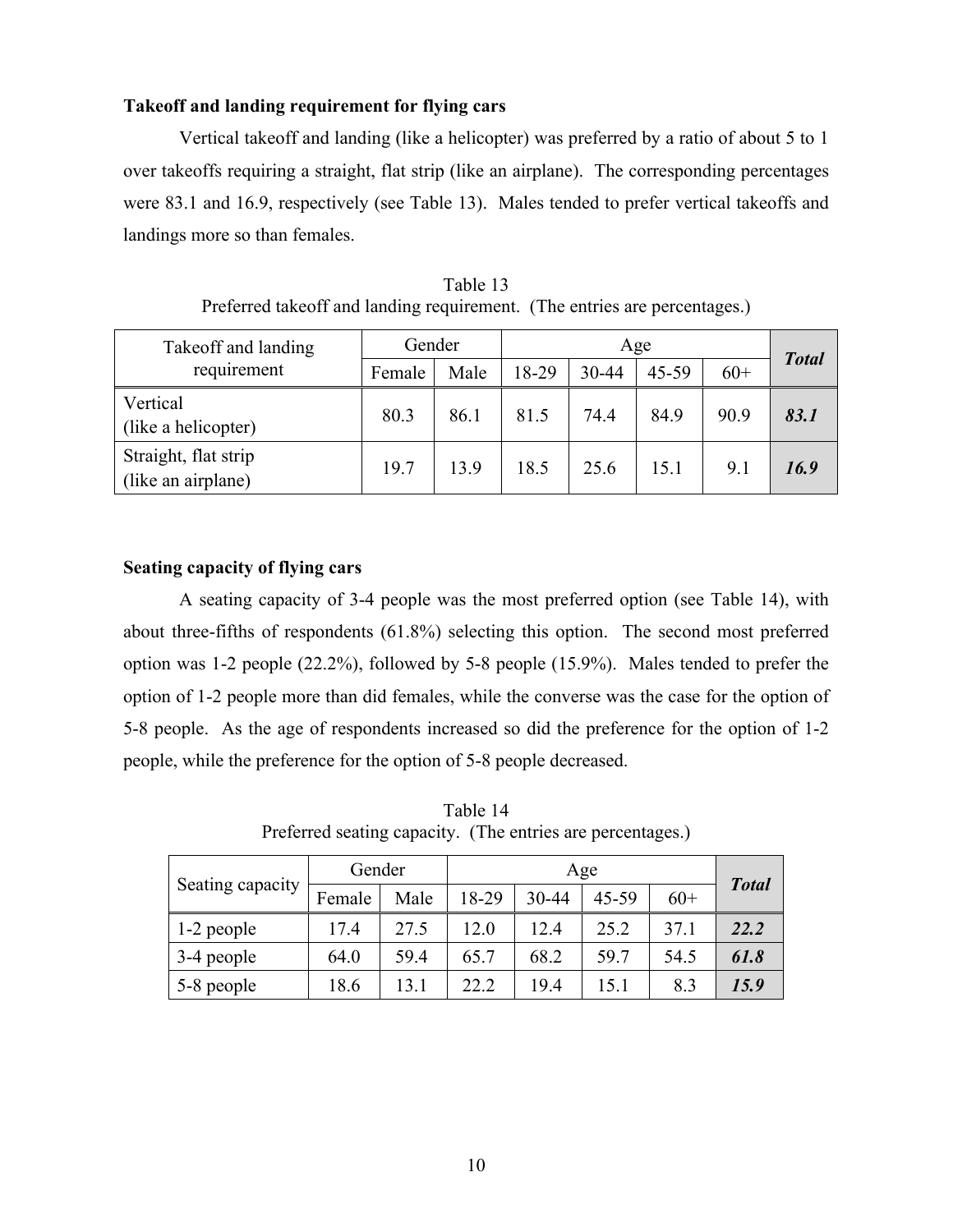#### **Interest in using taxi-like versions of flying cars**

When asked about their interest in using taxi-like versions of flying cars (Table 15), respondents preferred fully autonomous flying cars (self-driving and self-flying) to those operated by a professional with an appropriate pilot license. The corresponding percentages of those who indicated that they were *very interested* were 43.5% and 15.9%, respectively. (The full set of response options for this and the following question were *very interested*, *moderately interested*, *slightly interested*, and *not at all interested*.)

#### Table 15

Percentages of respondents *very interested* in riding in taxi-like versions of flying cars operated fully autonomously (self-driving and self-flying) and operated by a professional with an appropriate pilot license.

|                                                                    | Gender |      |       |           |       |       |              |
|--------------------------------------------------------------------|--------|------|-------|-----------|-------|-------|--------------|
| Operation mode                                                     | Female | Male | 18-29 | $30 - 44$ | 45-59 | $60+$ | <b>Total</b> |
| Operated fully autonomously<br>(self-driving and self-flying)      | 44.7   | 42.2 | 36.1  | 37.2      | 43.2  | 56.1  | 43.5         |
| Operated by a professional<br>with an appropriate pilot<br>license | 14.0   | 18.0 | 8.3   | 12.4      | 23.0  | 18.2  | 15.9         |

#### **Interest in operating personally owned flying cars**

When asked about their interest in operating personally owned flying cars (Table 16), respondents preferred fully autonomous flying cars (self-driving and self-flying) to those operated by them after obtaining an appropriate pilot license. The corresponding percentages of those who indicated that they were *very interested* were 40.9% and 26.2%, respectively.

Table 16 Percentages of respondents *very interested* in riding in personally owned flying cars operated fully autonomously (self-driving and self-flying) and in operating them after obtaining an appropriate pilot license.

| Operation mode                                                | Gender |      |       | <b>Total</b> |       |       |      |
|---------------------------------------------------------------|--------|------|-------|--------------|-------|-------|------|
|                                                               | Female | Male | 18-29 | $30 - 44$    | 45-59 | $60+$ |      |
| Operated fully autonomously<br>(self-driving and self-flying) | 43.9   | 37.7 | 35.2  | 28.7         | 47.5  | 50.8  | 40.9 |
| Operated after obtaining an<br>appropriate pilot license      | 27.7   | 24.6 | 18.5  | 20.9         | 31.7  | 31.8  | 26.2 |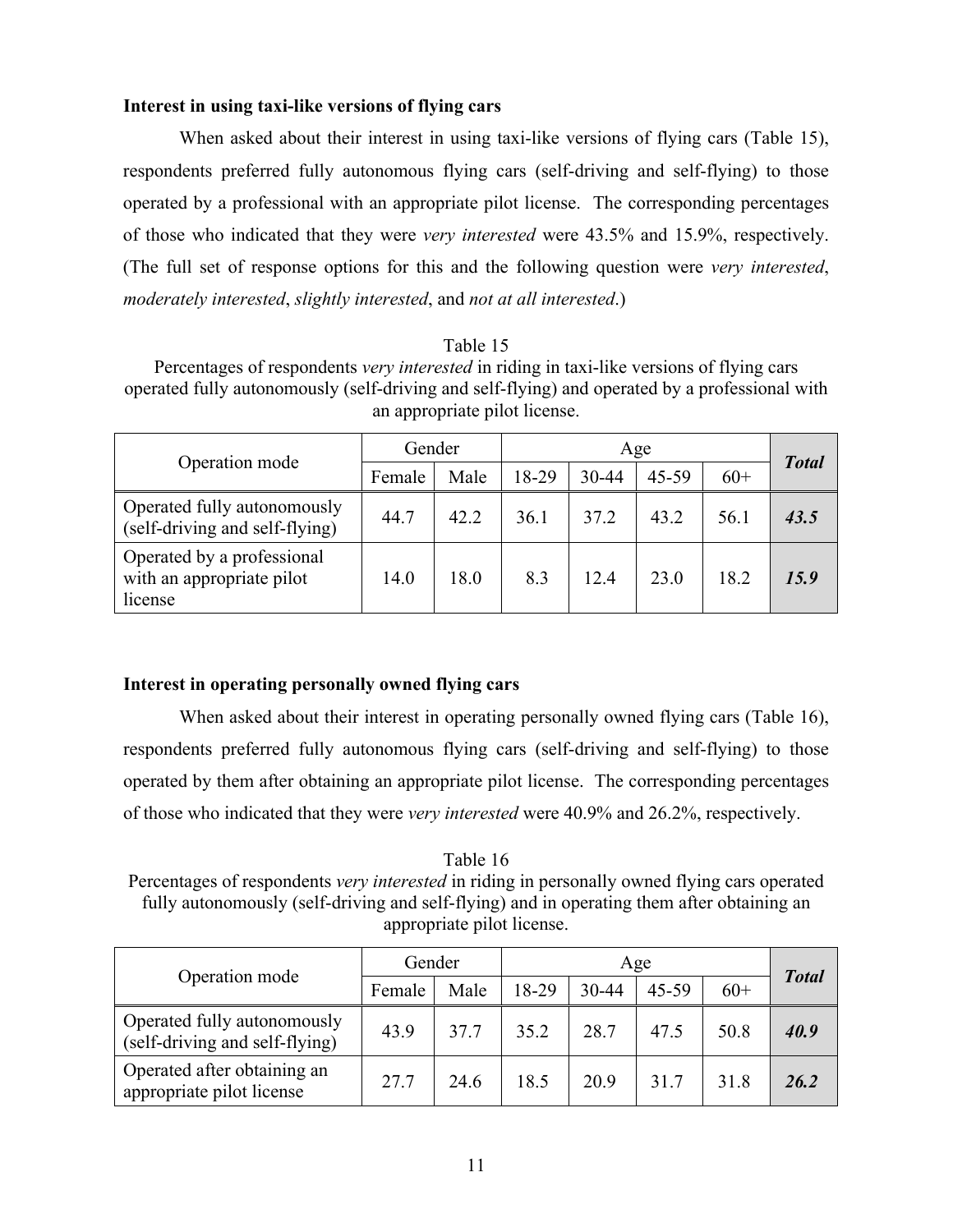#### **Affordability of flying cars**

Affordability of flying cars was gauged in two questions, one dealing with the purchase price and one with the insurance cost. The full set of response options for both questions were *definitely affordable*, *probably affordable*, *probably not affordable*, and *definitely not affordable*.

About a quarter of respondents (24.2%) indicated that a purchase-price range of \$100,000 to \$200,000 would be *definitely affordable* (with males indicating this more often than females), but that percentage dropped to below 4% for each of the three higher price ranges offered (Table 17).

|                       | Gender  |      |       | <b>Total</b> |       |       |      |
|-----------------------|---------|------|-------|--------------|-------|-------|------|
| Purchase-price range  | Female  | Male | 18-29 | 30-44        | 45-59 | $60+$ |      |
| \$100,000-\$200,000   | 18.6    | 30.3 | 26.9  | 24.0         | 23.7  | 22.7  | 24.2 |
| \$200,000-\$400,000   | 3.0     | 3.3  | 6.5   | 0.8          | 2.9   | 3.0   | 3.1  |
| \$400,000-\$600,000   | 2.7     | 2.5  | 4.6   | 0.8          | 2.9   | 2.3   | 2.6  |
| \$600,000-\$1,000,000 | $1.1\,$ | 3.3  | 3.7   | 1.6          | 1.4   | 2.3   | 2.2  |

Table 17 Percentage of respondents who indicated that flying cars would be *definitely affordable* to them, by purchase-price range.

About a third of respondents (31.5%) indicated that flying-car insurance of twice the current cost of typical car insurance would be *definitely affordable*, but that percentage dropped to below 4% for insurance cost for each of the two higher multiples of the current cost offered (Table 18). (Males tended to find all possible insurance costs as more affordable than females.)

Table 18 Percentage of respondents who indicated that flying-car insurance would be *definitely affordable*, by insurance cost.

| Multiple of current insurance | Gender |      |       |       |       |       |              |
|-------------------------------|--------|------|-------|-------|-------|-------|--------------|
| cost                          | Female | Male | 18-29 | 30-44 | 45-59 | $60+$ | <b>Total</b> |
| 2 times                       | 24.6   | 38.9 | 31.5  | 31.8  | 33.8  | 28.8  | 31.5         |
| 4 times                       | 2.3    | 5.3  | 2.8   | 2.3   | 3.6   | 6.1   | 3.7          |
| 6 times                       | 1.5    | 2.9  | 1.9   | 0.8   | 2.2   | 3.8   |              |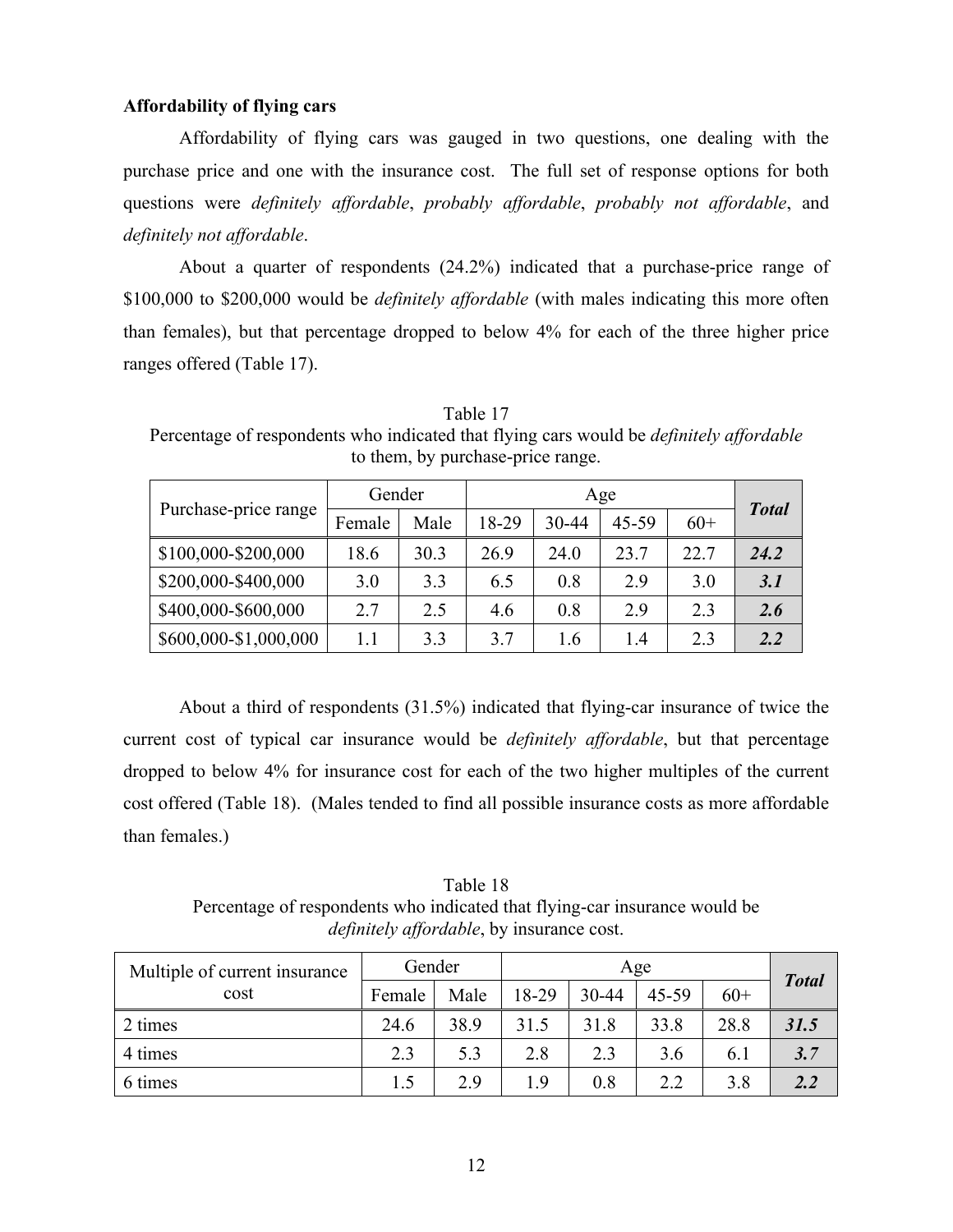#### **Overall evaluation of flying cars**

The final two questions related to respondents' overall evaluation of flying cars. When asked about their general opinion regarding flying cars, about a sixth (16.7%) indicated that their view was *very positive*, with males more frequently saying they felt *very positive* than females, and with *very positive* ratings decreasing with increasing age (see Table 19).

| Response          | Gender |      |       |       |           |       |              |
|-------------------|--------|------|-------|-------|-----------|-------|--------------|
|                   | Female | Male | 18-29 | 30-44 | $45 - 59$ | $60+$ | <b>Total</b> |
| Very positive     | 12.9   | 20.9 | 21.3  | 20.2  | 13.7      | 12.9  | 16.7         |
| Somewhat positive | 25.4   | 30.7 | 28.7  | 28.7  | 25.9      | 28.8  | 28.0         |
| Neutral           | 28.0   | 23.4 | 31.5  | 25.6  | 24.5      | 22.7  | 25.8         |
| Somewhat negative | 19.7   | 11.9 | 12.0  | 15.5  | 15.1      | 20.5  | 15.9         |
| Very negative     | 14.0   | 13.1 | 6.5   | 10.1  | 20.9      | 15.2  | 13.6         |

Table 19 General opinion about flying cars. (The entries are percentages.)

Overall desire to use flying cars was evaluated on a 101-point scale, with the following three anchor points: 0: *definitely do not want to use a flying car;* 50: *neutral;* and 100: *definitely want to use a flying car*. The median response was 60, while the 25<sup>th</sup> and 75<sup>th</sup> percentiles were 24 and 81, respectively (see Table 20). The median responses indicate that males wanted to use flying cars more than females, and that overall desire to use flying cars increased with decreasing age.

Table 20 Overall desire to use flying cars. (The entries are based on a 0-100 point scale.)

|                               | Gender |      |       | Age   |       |       |              |  |  |
|-------------------------------|--------|------|-------|-------|-------|-------|--------------|--|--|
| Response                      | Female | Male | 18-29 | 30-44 | 45-59 | $60+$ | <b>Total</b> |  |  |
| $25th$ percentile             | 14     | 44   | 50    | 40    |       | 13    | 24           |  |  |
| $50th$ percentile<br>(median) | 51     | 70   | 68    | 65    | 60    | 50    | 60           |  |  |
| $75th$ percentile             | 75     | 90   | 90    | 85    | 80    | 75    |              |  |  |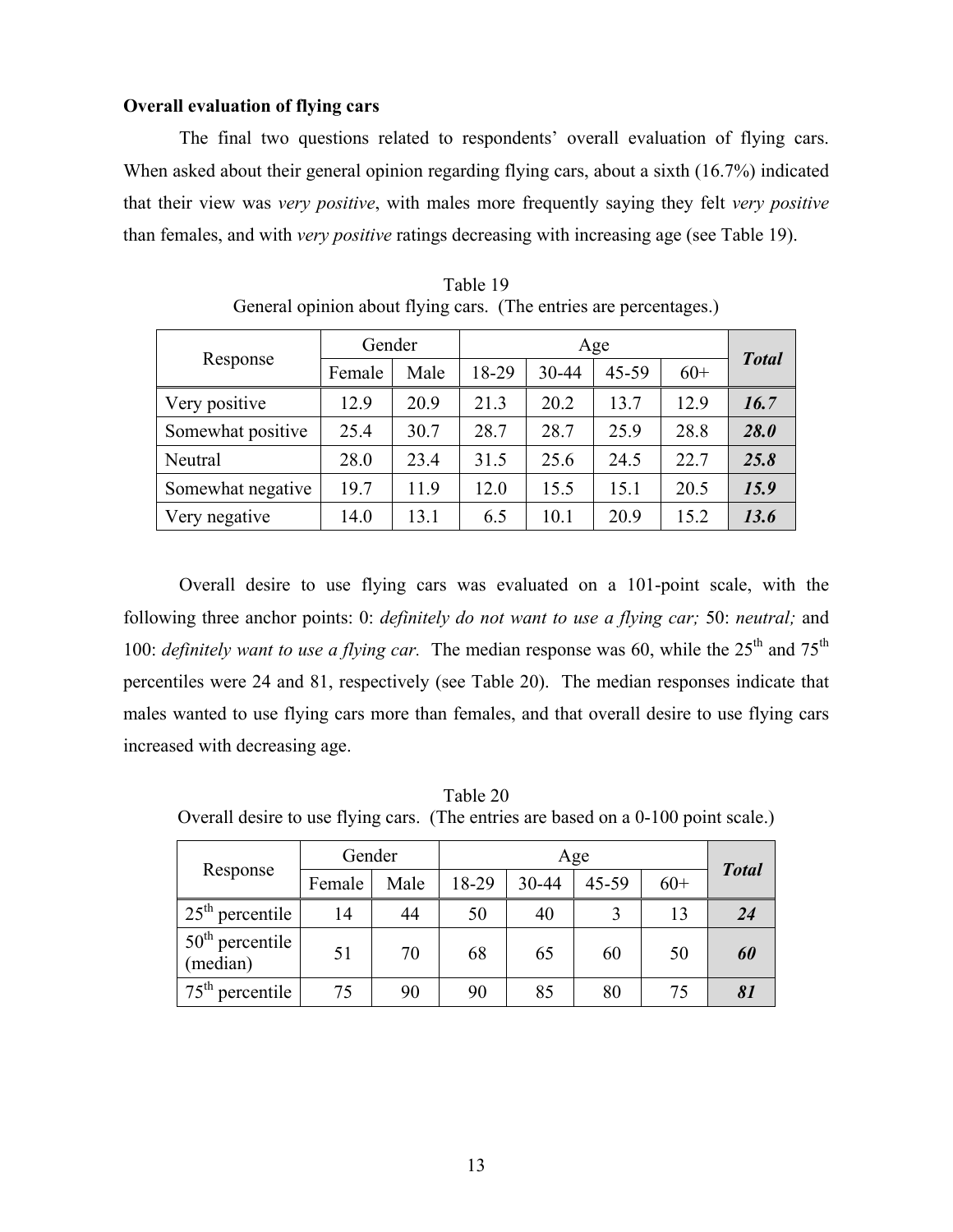## **Key Findings**

- About two-thirds of respondents were familiar with the concept of flying cars prior to participating in this survey.
- Three-quarters of respondents ranked shorter travel time as the most likely benefit of flying cars (out of four likely benefits that were evaluated).
- About three-fifths of respondents were *very concerned* about the overall safety of flying cars.
- About four-fifth of respondents considered having a parachute for flying cars (not the individual occupants) to be either *extremely important* or *very important*.
- About three-fifth of respondents selected electricity as the preferred energy source for flying cars.
- About two-fifths of respondents preferred a minimum range of 400 miles (the most frequently selected range) for flying cars before needing to be refueled or recharged.
- About half of respondents indicated that they would be interested in attending training for obtaining an appropriate pilot license if 20 flight-training hours were required.
- Vertical takeoff and landing (like a helicopter) was preferred over a straight, flat strip (like an airplane) by about 5 to 1.
- A seating capacity of 3-4 people was the most preferred option for flying cars.
- For taxi-like versions, fully autonomous flying cars (self-driving and self-flying) were preferred over those operated by a professional with an appropriate pilot license.
- For personally owned versions, fully autonomous flying cars (self-driving and self-flying) were also preferred over those operated after obtaining an appropriate pilot license.
- About a quarter of respondents considered a purchase price of \$100,000 to \$200,000 to be *definitely affordable*.
- About a third of respondents considered flying-car insurance costing two times current typical car insurance to be *definitely affordable*.
- R General opinions concerning flying cars were *very positive* for about a sixth of respondents, and most respondents have a desire to use them.
- Males tended to have more positive general opinions about flying cars than females, and positive ratings increased with decreasing age.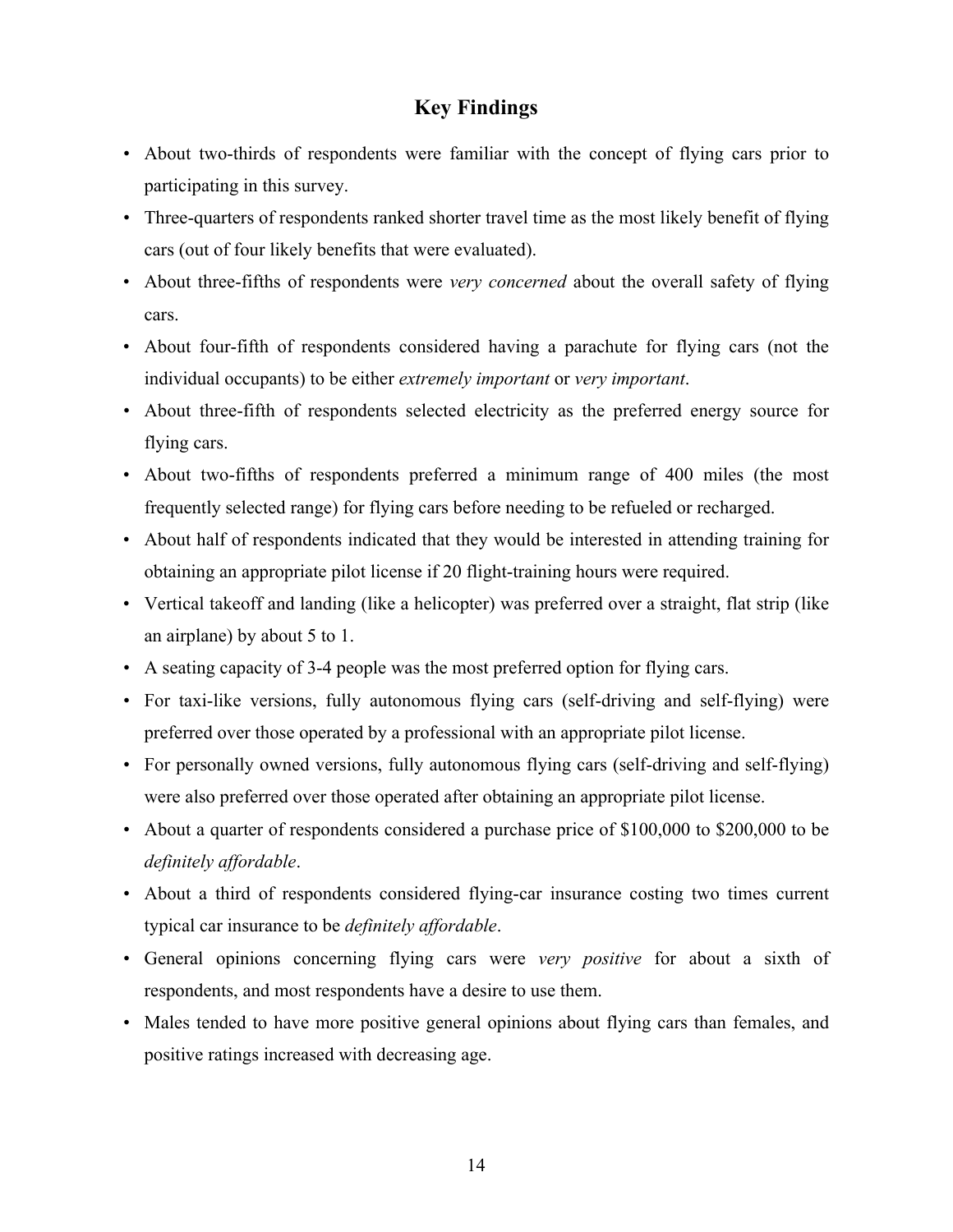#### **References**

AeroMobil. (2017). *AeroMobil.* Available at: http://www.aeromobil.com/

- Air & Space. (2011). *How things work: Whole-airplane parachute.* Available at: http://www.airspacemag.com/flight-today/how-things-work-whole-airplaneparachute-67493177/
- Airbus. (2017). *Future of urban mobility. My kind of flyover.* Available at: http://www.airbusgroup.com/int/en/news-media/corporate-magazine/Forum-88/My-Kind-Of-Flyover.html
- Cirrus Aircraft. (2017). *Airframe parachute*. Available at: http://cirrusaircraft.com/innovation/airframe-parachute/
- Curtiss, G.H. (1919). *Autoplane.* U.S. Patent No. 1,294,413. Available at: http://pimg-fpiw.uspto.gov/fdd/13/944/012/0.pdf
- Flying Magazine. (2016). *Will a large-aircraft recovery system catch on?* Available at: http://www.flyingmag.com/will-large-aircraft-parachute-recovery-system-catch-on
- Heath, A. (2017). *Larry Page's mystery flying car startup is expanding its fleet of oddball aircraft.* Available at: http://www.businessinsider.com/larry-page-zee-aero-kittyhawk-flying-car-startups-registering-new-aircraft-2017-3
- Popular Mechanics. (2015). *The long, weird history of the flying car.* Available at: http://www.popularmechanics.com/technology/infrastructure/g2021/history-of-flyingcar/
- Raphael, J. (2000). *The audacious Mr. Moller.* Available at: http://articles.latimes.com/2000/jun/25/magazine/tm-44476/3
- Tate, R. (2014). *Remembering the Levacar Mach I by Ford.* Available at: http://www.motorcities.org/Story/Remembering+the+Levacar+Mach+I+by+Ford+br+ By+Robert+Tate+Automotive+HistorianResearcher+br+ImagesCourtesy+Bob+Tates +collection-342.html)
- Terrafugia. (2017). *About Terrafugia.* Available at: https://www.terrafugia.com/about-terrafugia/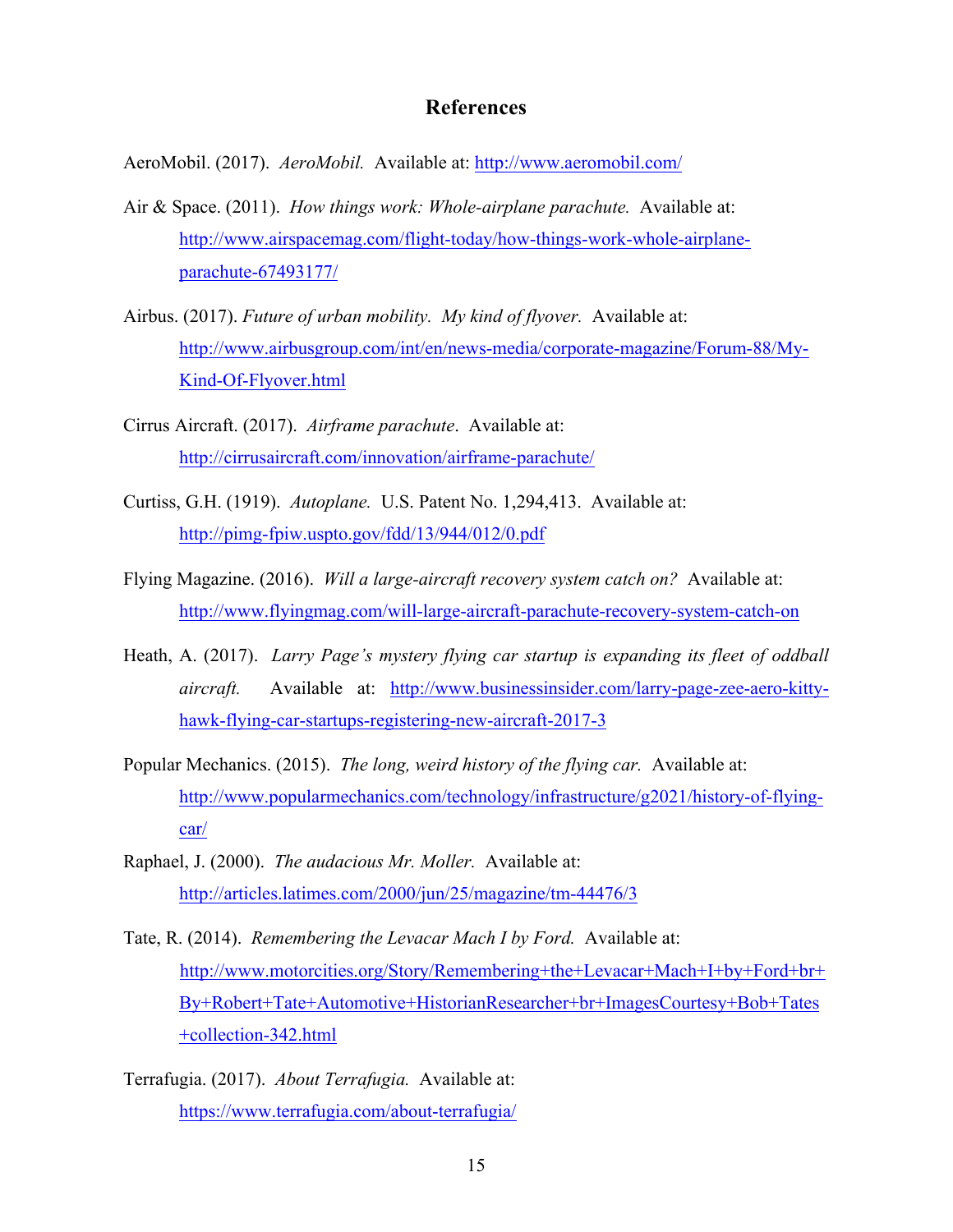- Vance, A. and Stone, B. (2016). *Welcome to Larry Page's secret flying car factories.* Available at: https://www.bloomberg.com/news/articles/2016-06-09/welcome-tolarry-page-s-secret-flying-car-factories
- Zoltan, B. (2015). *Boeing Sky Commuter is a flying car concept.* Available at: http://www.carscoops.com/2015/07/boeing-sky-commuter-is-flying-car.html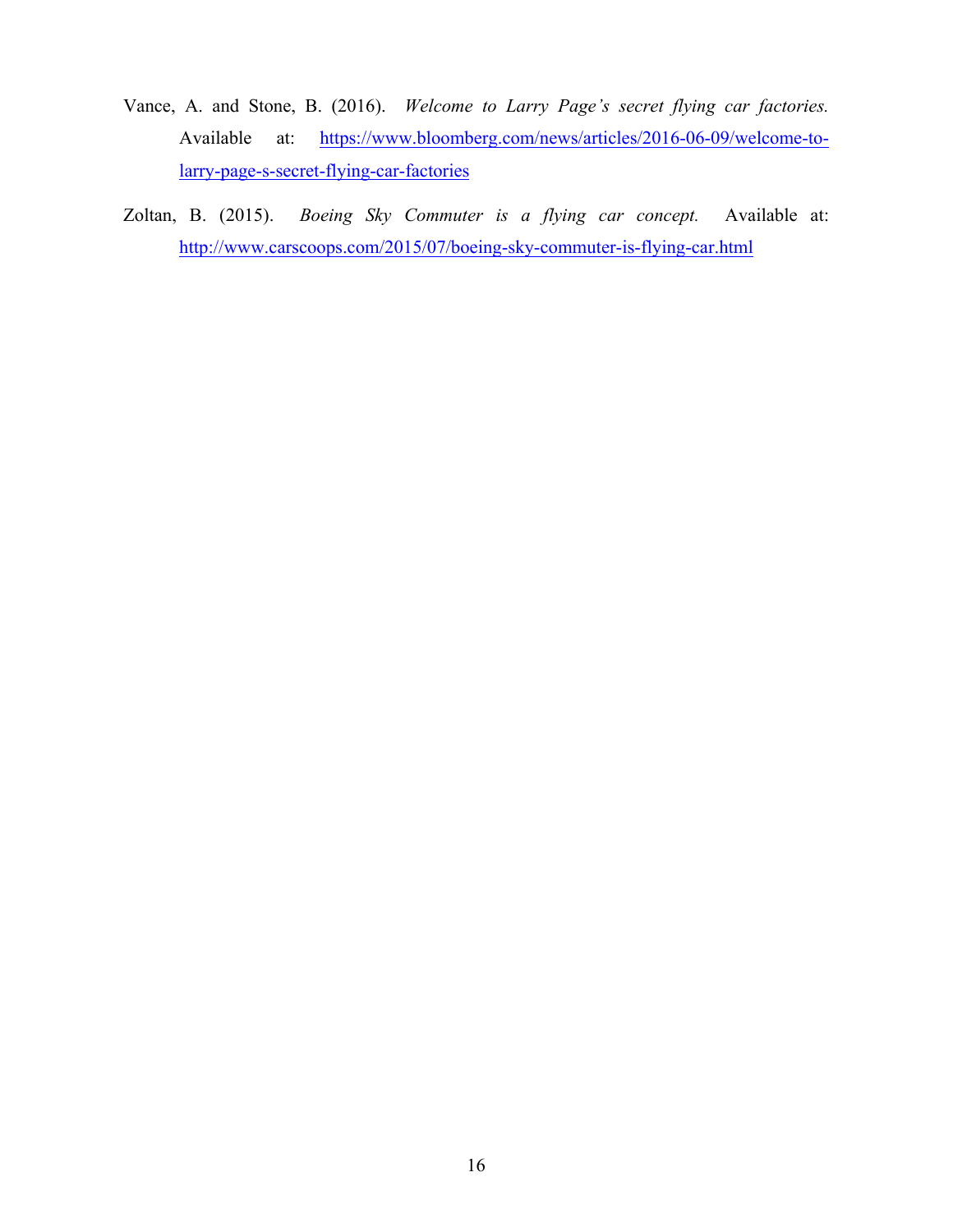## **Appendix: Questionnaire**

#### **Flying-car survey**

#### **INTRODUCTION**

We are performing a survey of people's opinions and preferences concerning a technology that, until recently, sounded like science fiction: flying cars. However, substantial efforts are now being devoted by several companies with a goal to make flying cars a reality. For example, Airbus (a major aerospace company that manufactures large commercial aircraft) recently announced that it plans to test a prototype of a flying car by the end of this year.

Because flying cars are still only prototypes, we can only give you some general information about the concept:

First, in addition to a driver's license, operating a flying car would require a pilot's license (exactly what type has not yet been decided).

Second, for takeoffs and landings, manufacturers are exploring two basic options:

- a straight, flat runway (like an airplane)
- vertical takeoffs and landings (like a helicopter)

Third, flying cars might be either personally owned, or owned by companies or governments that would offer taxi-like transportation.

Q1. Had you ever heard of flying cars before participating in this survey?

- $\square$  Yes
- $\square$  No

Q2. How concerned are you about the following issues related to flying cars?

Please rate your concern for each issue using the following scale:

- $1 =$  Very concerned
- 2 = Moderately concerned
- $3 =$ Slightly concerned
- $4$  = Not at all concerned

Overall safety:

Learning to use a flying car:

Performance of flying cars at night:

Performance of flying cars in poor weather:

Performance of flying cars in congested airspace:  $\Box$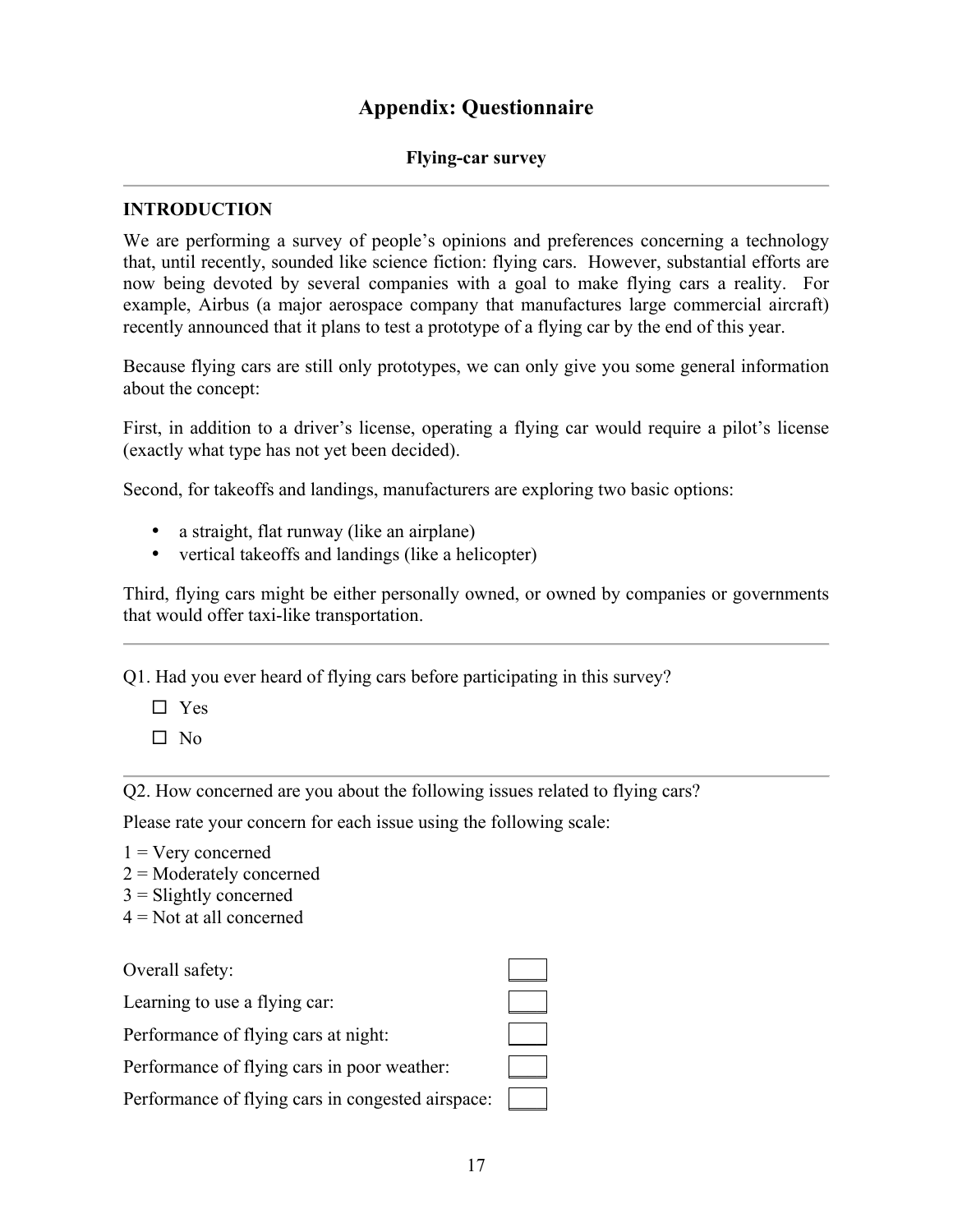Q3. Please rank the following in terms of the likely benefits of flying cars (compared to conventional cars) from (1) the most likely benefit to (4) the least likely benefit.

Shorter travel time Lower emissions \_\_\_\_ Fewer crashes

Better fuel economy

Q4. How important it is for you that a flying car have a parachute in case of an emergency? This would be a parachute for the vehicle itself, not for the individual occupants.

- $\square$  Extremely important
- $\Box$  Very important
- $\Box$  Moderately important
- $\Box$  Slightly important
- $\square$  Not at all important

Q5. Which source of energy would you prefer for flying cars?

Please select one option:

- $\Box$  Gasoline (or diesel)
- $\Box$  Electric
- $\Box$  Other (please specify):

Q6. In your opinion, what would be a reasonable minimum range for flying cars before needing to be refueled or recharged?

Please select one option:

- $\Box$  200 miles
- $\Box$  400 miles
- $\Box$  600 miles
- $\square$  800 miles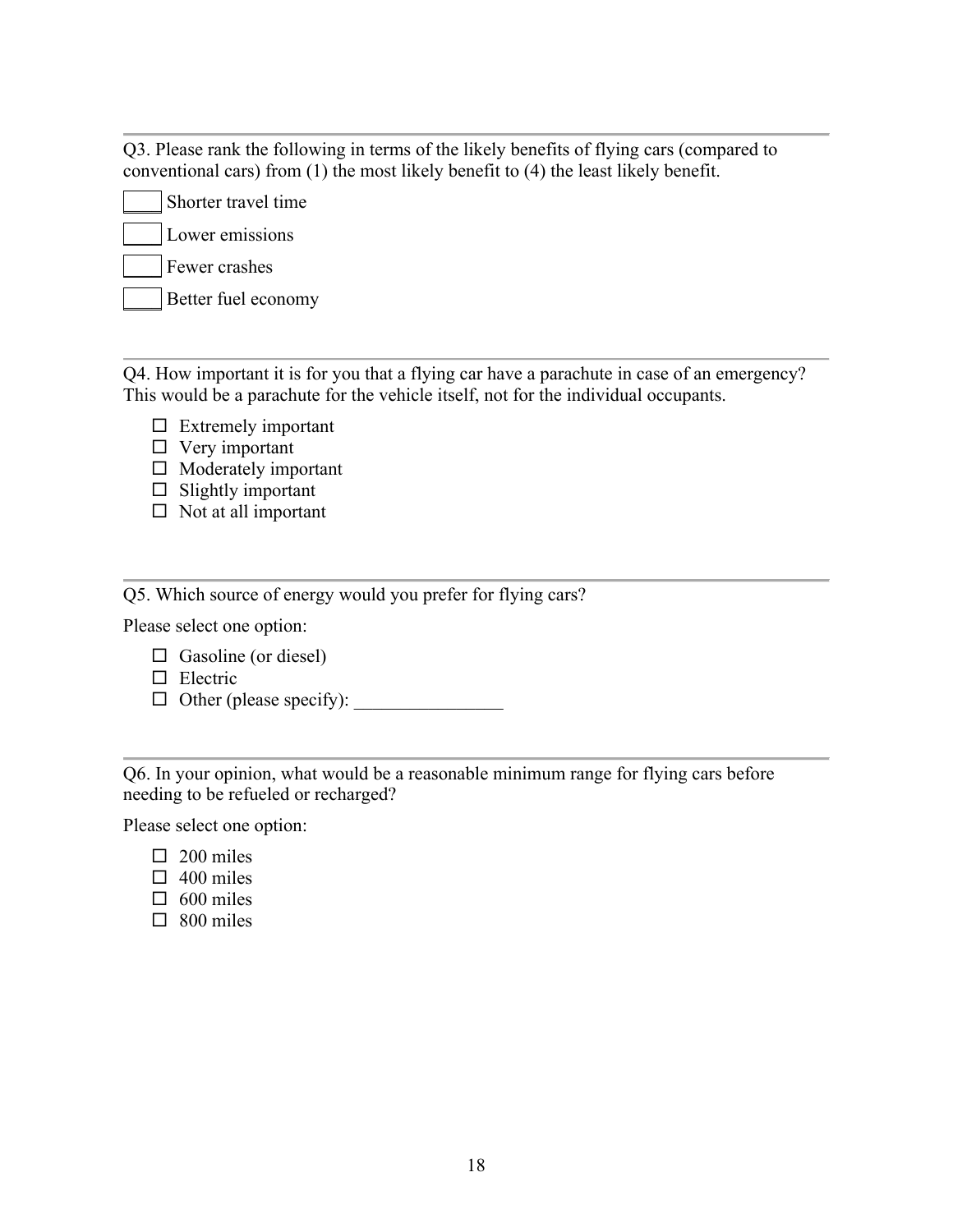Q7. It is not yet clear how many flight-training hours would be required to obtain a license to operate flying cars.

For each number of possible flight-training hours required, please indicate your level of interest in attending training for that length using the following scale:

1 = Definitely interested 2 = Moderately interested  $3$  = Slightly interested  $4$  = Not at all interested 20 hours: 30 hours:

40 hours:

50 hours:

For each set of options, please select your top choice.

Q8. Take-off and landing requirement:

- $\square$  Straight, flat strip (like an airplane)
- $\Box$  Vertical (like a helicopter)

Q9. Seating capacity:

- $\Box$  1-2 people
- $\Box$  3-4 people
- $\square$  5-8 people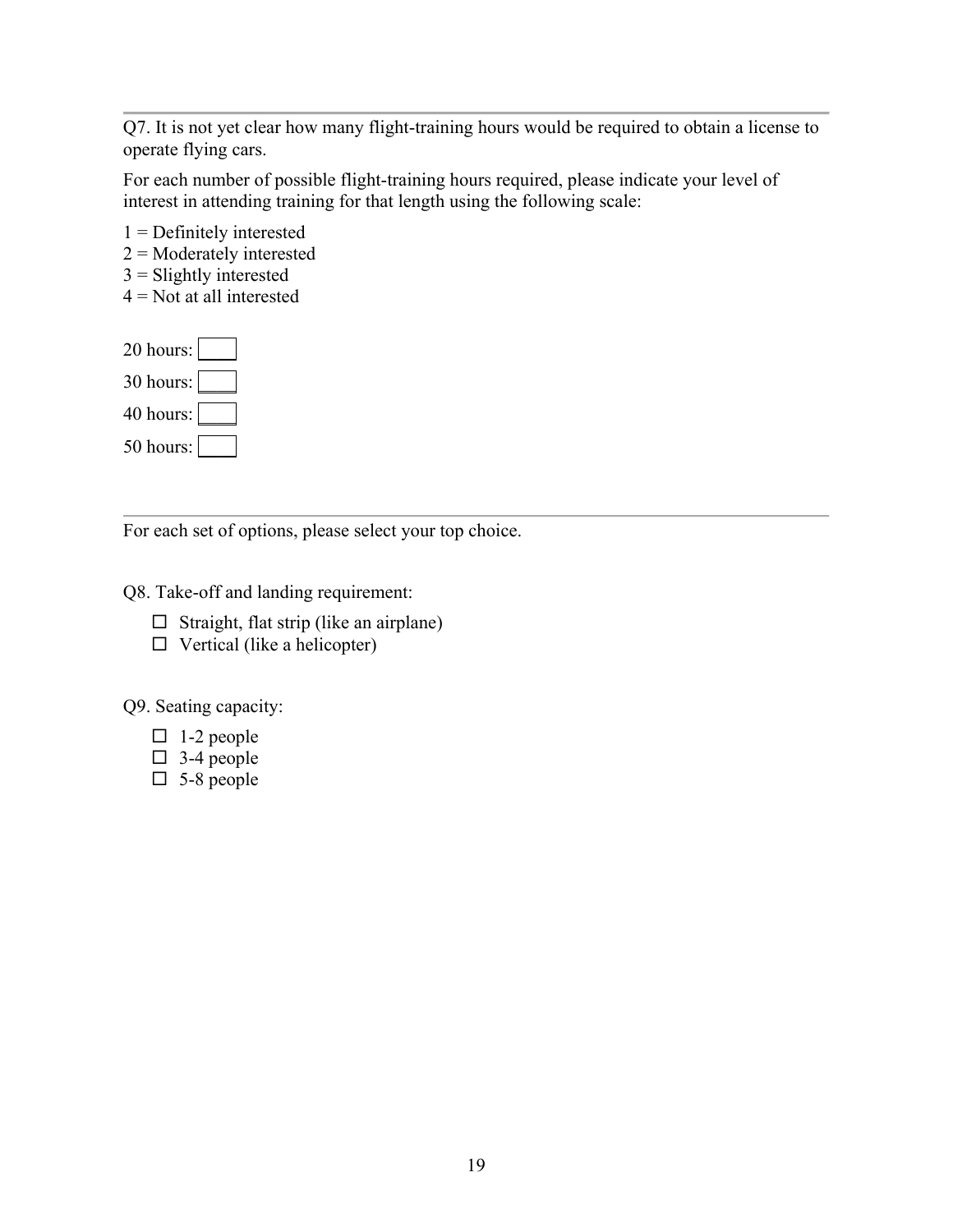#### Q10. **For taxi-like versions:**

For the following questions, please rate your level of interest using the following scale:

- $1 = Not$  at all interested
- $2 =$ Slightly interested
- 3 = Moderately interested
- $4 = V$ ery interested

How interested would you be in riding in a flying vehicle if...

...a professional with an appropriate pilot license operated it?

...it were operated fully autonomously (self-driving and self-flying)?

#### Q11. **For personally owned flying cars:**

For the following questions, please rate your level of interest using the following scale:

- $1 = Not$  at all interested
- $2 =$ Slightly interested
- 3 = Moderately interested
- $4 =$  Very interested

How interested would you be in operating a personally owned flying car if...

| it required an appropriate pilot license and you operated the flying car yourself? |  |
|------------------------------------------------------------------------------------|--|
|------------------------------------------------------------------------------------|--|

...it were operated fully autonomously (self-driving and self-flying)?

#### Q12. **For personally owned flying cars:**

It is not yet clear how much flying cars will cost. For each range of prices listed, please rate the level of affordability for you using the following scale:

- $1$  = Definitely affordable
- $2$  = Probably affordable
- $3$  = Probably not affordable
- $4$  = Definitely not affordable

| \$100,000-\$200,000:   |  |
|------------------------|--|
| \$200,000-\$400,000:   |  |
| \$400,000-\$600,000:   |  |
| \$600,000-\$1,000,000: |  |